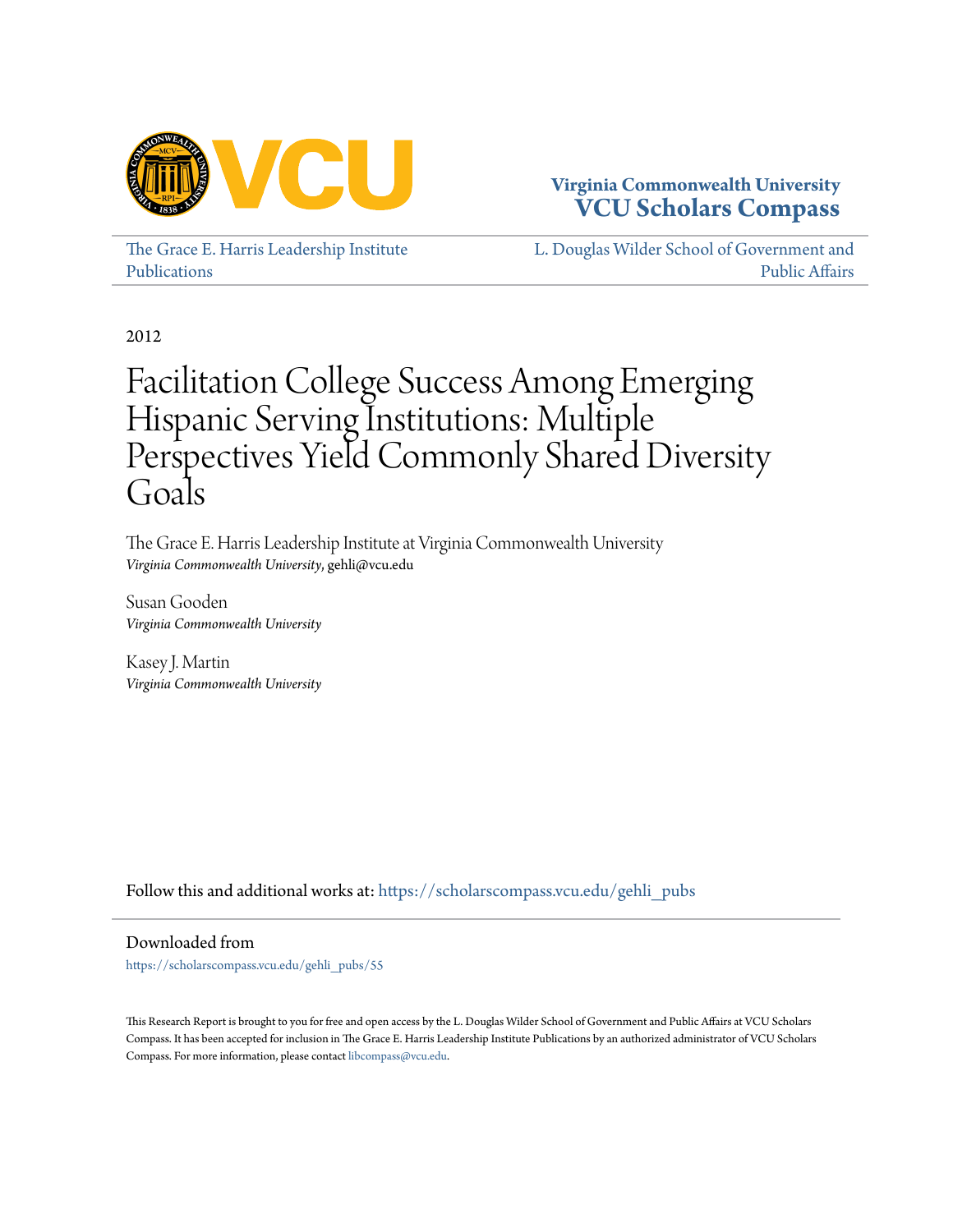# **Facilitating Success:** *Insights for community colleges with a growing Latino student population*

**Susan T. Gooden, PhD**

**Kasey J. Martin** 

**December 12, 2011**

**Virginia Commonwealth University** 

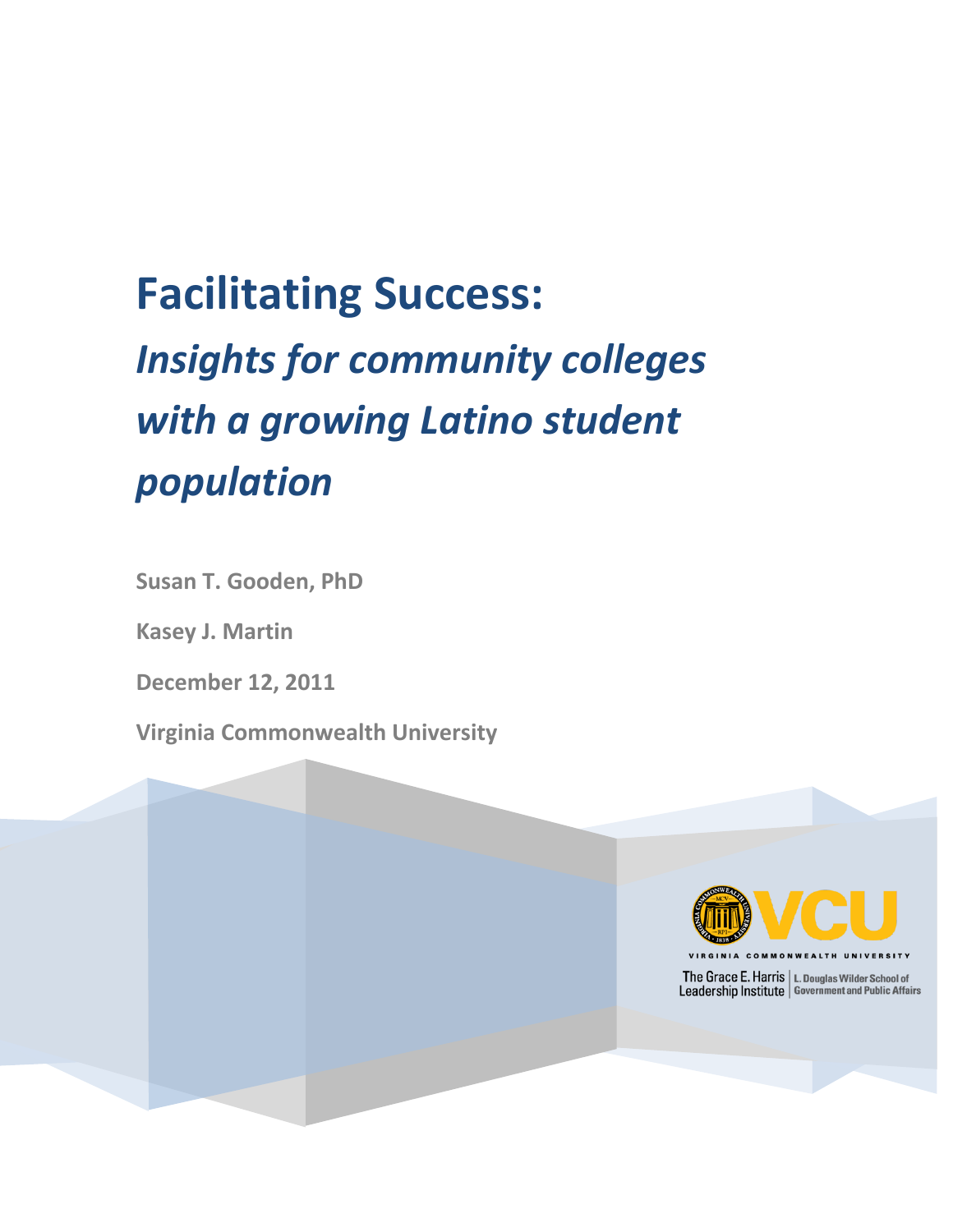# **Funders of the Greater Texas and Houston Evaluation Project**



#### **GREATER TEXAS FOUNDATION**

The Greater Texas Foundation serves the citizens and educational institutions of Texas by supporting initiatives that increase rates of post-secondary enrollment and completion for all Texas students, with a particular focus on students who may encounter barriers to post-secondary success. To learn more about the Greater Texas Foundation check out their website: www.greatertexasfoundation.org



MDRC is a nonprofit, nonpartisan social and education policy research organization dedicated to learning what works to improve the well-being of low-income people. To learn more about MDRC check out their website: www.mdrc.org

*The findings and conclusions presented herein do not necessarily represent the official position or policies of the funders*.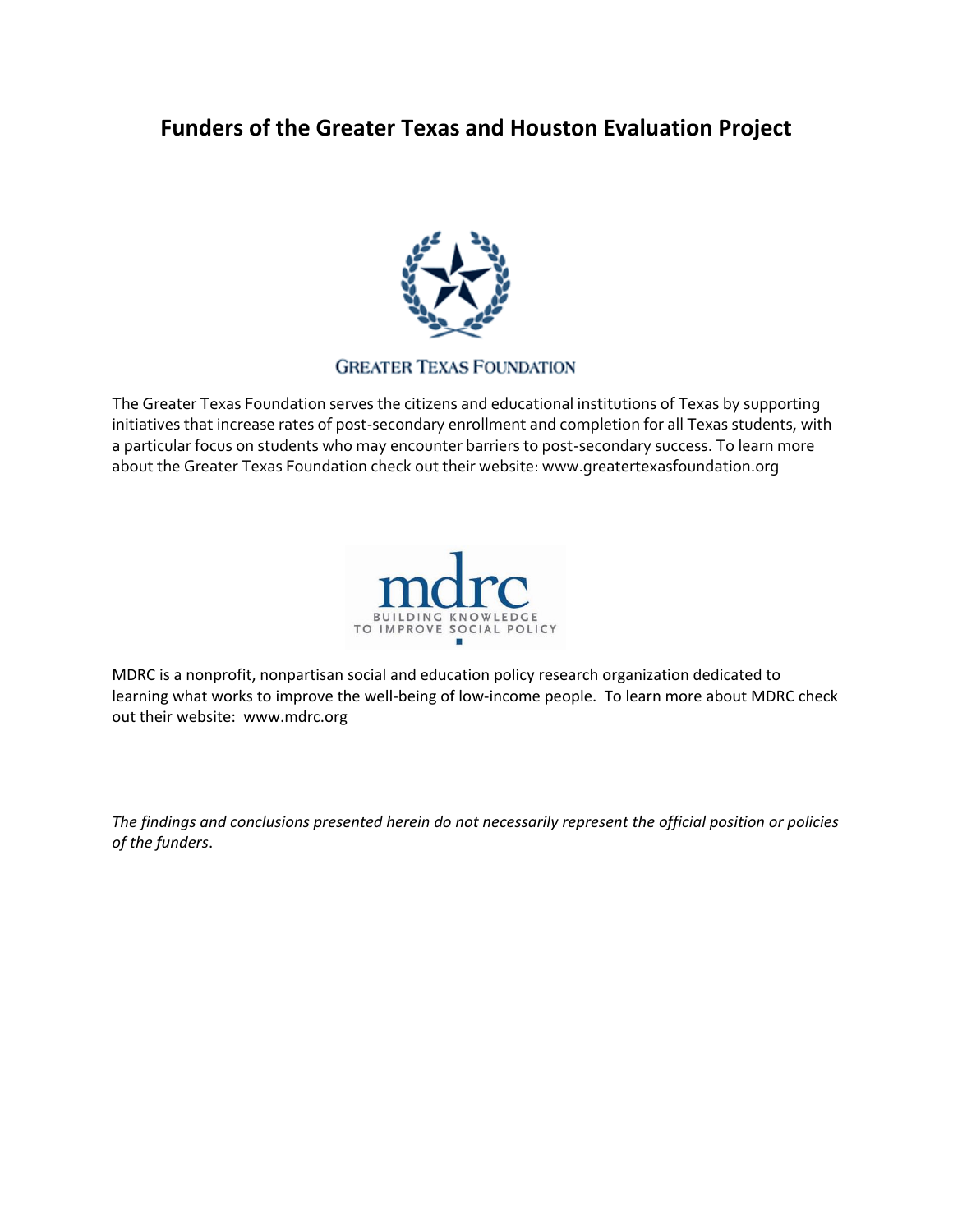# **Overview**

The role of community colleges in the pipeline for postsecondary completion has been a focus of Achieving the Dream since its inception in 2004. Latino students constitute a significant portion of the nation's eligible college population. Improving educational outcomes among Latino students is crucial because their educational attainment is lower than other groups and the Latino population in the United States is rapidly growing. Although colleges must have a full-time Latino student enrollment of at least 25 percent to federally qualify as a Hispanic Serving Institution, colleges with a Latino student enrollment of 15-24 percent are commonly referred to as "Emerging Hispanic Serving Institutions." As more community colleges approach such enrollment percentages, it is important for faculty and administrators to better understand factors that may affect student success.

Based on interviews with faculty and administrators, as well as focus groups with Latino students at two Texas community colleges—College of the Mainland and Richland College—this research brief captures important "on the ground" perspectives of student success factors.

The primary findings include:

- Many Latino students arrive to campus with limited college knowledge. Administrators and faculty can make important progress in increasing college knowledge through formal and informal means.
- Administrators, faculty, and students, identified the need to hire more Latino faculty, increase bilingual staff, and provide cultural competency training for all faculty.
- Engaging Latino families and the broader Latino community is critical in promoting Latino student success. Community colleges need to reach out to Latino students' families directly and include a family-based perspective in their recruitment and retention efforts.

The findings identified in this research brief are most relevant to community colleges that have traditionally served very few Latino students and are now experiencing significant enrollment growth in this population. Faculty and administrators at such institutions may find these experiences useful as they consider approaches designed to promote student success among their own increasing Latino student population.

As a national non-profit organization dedicated to improving student success at community colleges, Achieving the Dream is well positioned to provide guidance and tools for colleges working to overcome the challenges they face in promoting student success for students of color. Through its *Equity Resource Center* and national conferences, Achieving the Dream can speak directly to barriers faced by Latino students and how institutions can work to conquer them.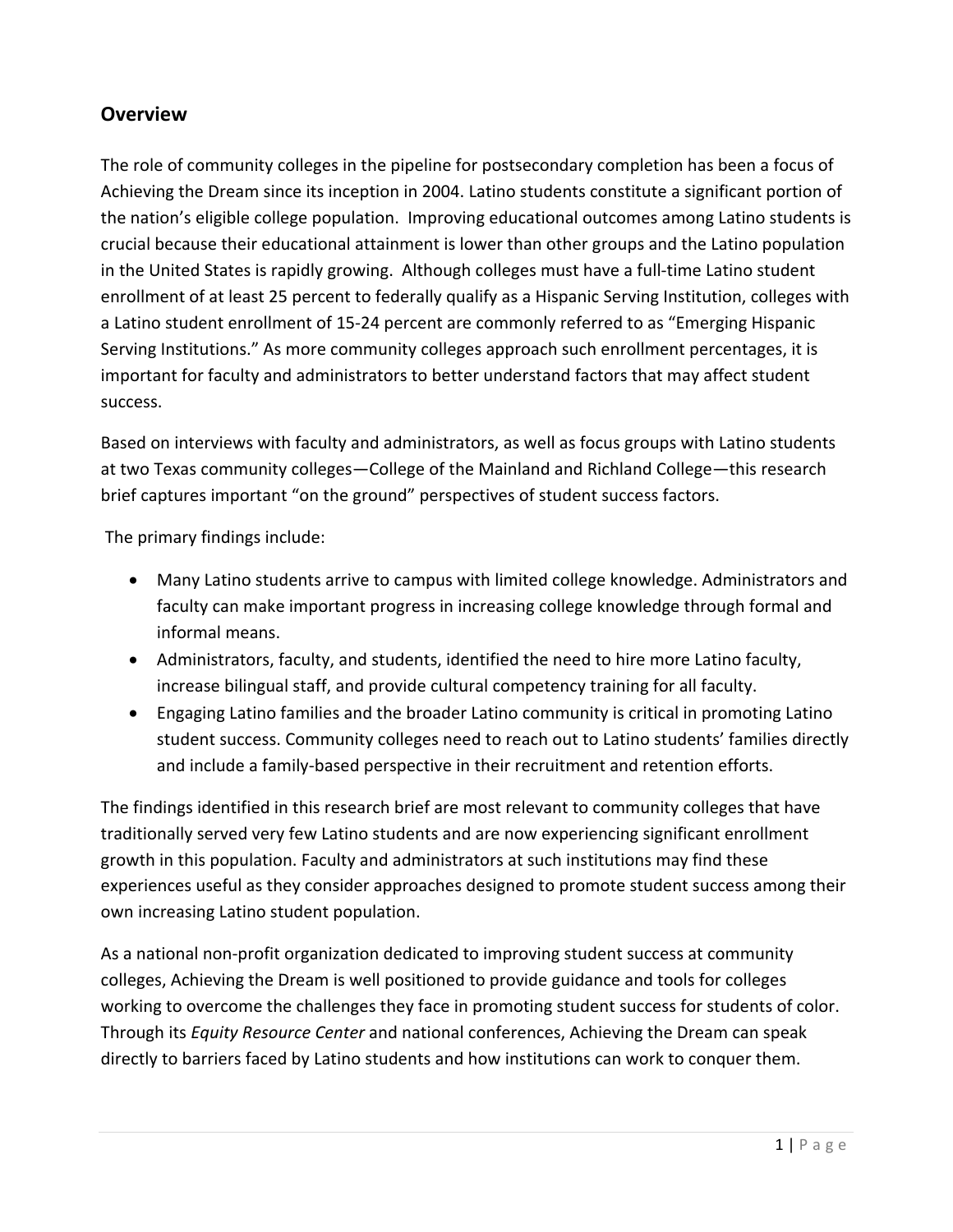# **Introduction**

Based on interviews with faculty, administrators and Latino students at two Texas community colleges—College of the Mainland and Richland College—this research brief identifies key factors that may affect student success among Latino students. Both College of the Mainland and Richland College are participating in Achieving the Dream, a national non-profit organization dedicated to improving student success at community colleges. These colleges are also adapting to the expanding growth of their Latino student enrollment, which creates new challenges and opportunities to promote student success.

Capturing the "on the ground" perspectives of faculty, administrators, and students, offers important formative feedback for other community colleges, as well as to Achieving the Dream more broadly. These perspectives are useful as community colleges consider how to most effectively promote student success among Latino students. Data from the faculty, administrator and student interviews at College of the Mainland and Richland College yield three primary findings:

- Many Latino students arrive to campus with limited college knowledge. Administrators and faculty can make important progress in increasing college knowledge through formal and informal means.
- Administrators, faculty, and students, identified the need to hire more Latino faculty, increase bilingual staff, and provide cultural competency training for all faculty.
- Engaging Latino families and the broader Latino community is critical in promoting Latino student success. Community colleges need to reach out to Latino students' families directly and include a family-based perspective in their recruitment and retention efforts.

The findings identified in this research brief are most relevant to community colleges that have traditionally served very few Latino students and are now experiencing significant enrollment growth in this population. Faculty and administrators at such institutions may find the experiences of College of the Mainland and Richland College useful as they consider approaches designed to promote student success among their own increasing Latino student population. Additionally, the recommendations offered in this research brief take into account the context and practical constraints that many community colleges face in an era of decreased funding and increased student need. Finally, although colleges must have a full-time Latino student enrollment of at least 25 percent to federally qualify as a Hispanic Serving Institution, colleges with a Latino student enrollment of 15-24 percent are commonly referred to as "Emerging Hispanic Serving Institutions." As more community colleges approach such Latino student enrollment percentages, it is important for faculty and administrators to learn more about student success relative to this growing population. This research is intended to provide practical, useful information for community college administrators and faculty at such colleges.

*Background Context: Achieving the Dream and Texas*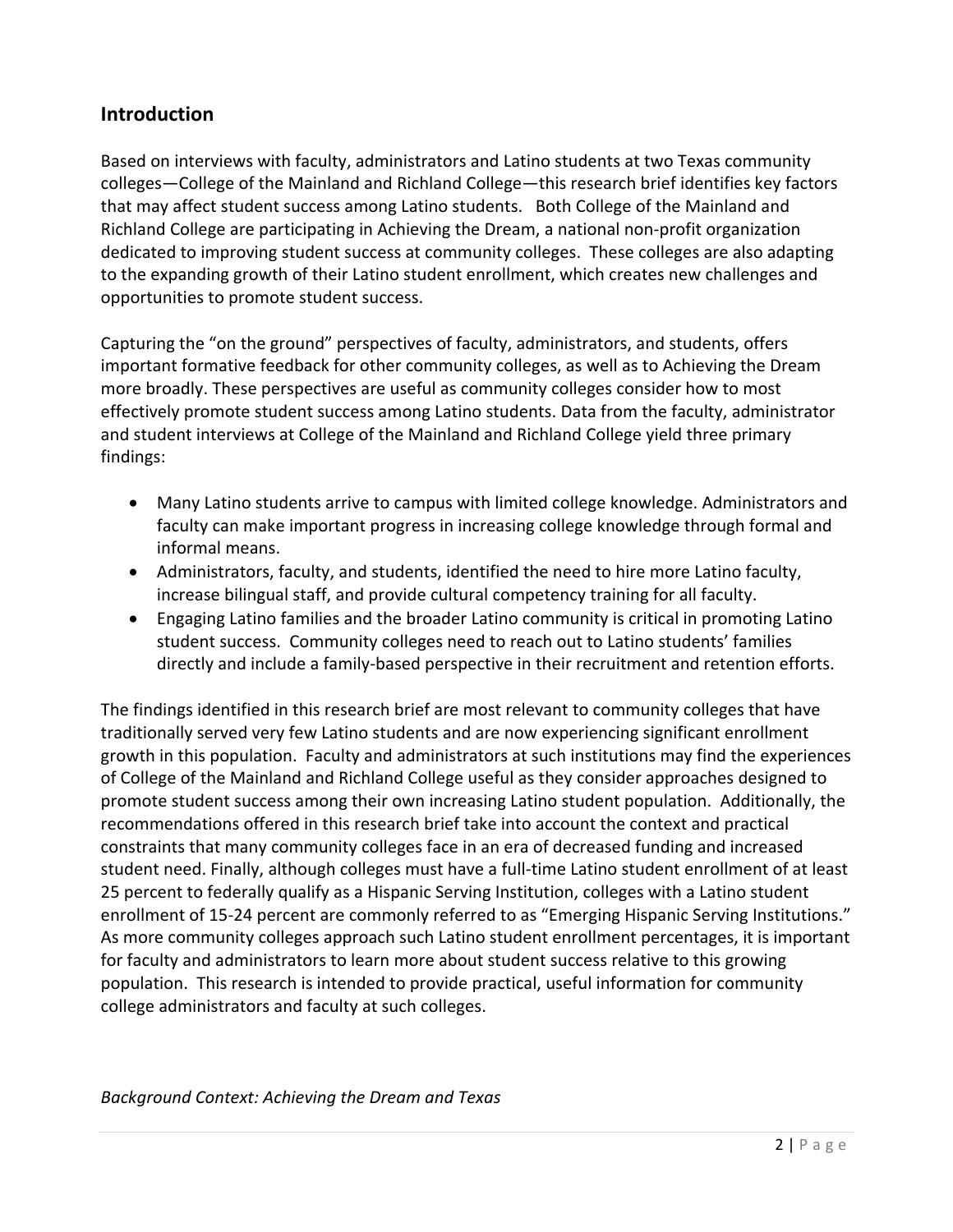Achieving the Dream, Inc. is a national nonprofit organization dedicated to helping more community college students, particularly low-income students and students of color, stay in school and earn a college certificate or degree. Evidence-based, student-centered, and built on the values of equity and excellence, Achieving the Dream is closing achievement gaps and accelerating student success nationwide by: 1) guiding evidence-based institutional change, 2) influencing public policy, 3) generating knowledge, and 4) engaging the public. Conceived as an initiative in 2004 by Lumina Foundation and seven founding partner organizations, today, Achieving the Dream is the most comprehensive non-governmental reform movement for student success in higher education history. With 160 community colleges and institutions, more than 100 coaches and advisors, and 15 state policy teams - working throughout 30 states and the District of Columbia - Achieving the Dream helps 3.5 million community college students have a better chance of realizing greater economic opportunity and achieving their dreams.<sup>1</sup>

Achieving the Dream is changing the conversation about student outcomes. The organization has helped drive student success to the top of the community college change agenda.<sup>2</sup> The imperative to transform community colleges into learning organizations dedicated to student success requires systematic cultural change at most institutions. Characterized by high concentrations of lowincome students and students of color, students at the participating colleges are also largely underprepared for college-level work.<sup>3</sup> Ultimately, Achieving the Dream seeks to help more students reach their individual goals.

A key part of Achieving the Dream is a focus on helping colleges pursue excellence and equity in the promotion of student success. Through the organization's website, colleges have access to the *Equity Resource Center* which provides tools, readings, activities, and assessments designed to help support the work that colleges are doing to reduce achievement gaps and promote student success (see Appendix A). The work that College of the Mainland and Richland College are doing to adapt to their increasing Latino student population contributes to this conversation by promoting a better understanding of the factors that contribute to Latino student success.

The role of community colleges in the pipeline for postsecondary completion has been a focus of Achieving the Dream since its inception in 2004.<sup>4</sup> The focus on postsecondary completion and the supporting role that community colleges play has become an increasingly important part of the national and state higher education agenda. Because Latino students constitute a significant portion of the nation's eligible college population, improving outcomes among this group is particularly important. Latino educational attainment is crucial because their educational attainment is lower than other groups and the population is rapidly expanding.<sup>5</sup>

Community colleges are important vehicles for moderating inequalities in educational attainment because they offer non-competitive access to higher education to socially, financially, and

 $\overline{a}$ 

 $<sup>1</sup>$  Achieving the Dream (2011)</sup>

 $<sup>2</sup>$  McClenney (2008).</sup>

<sup>&</sup>lt;sup>3</sup> Bailey, Calcagno, Jenkins, Kienzl, and Leinbach (2005).

<sup>&</sup>lt;sup>4</sup> Achieving the Dream (2009)

<sup>&</sup>lt;sup>5</sup> Martinez and Fernandez (2004)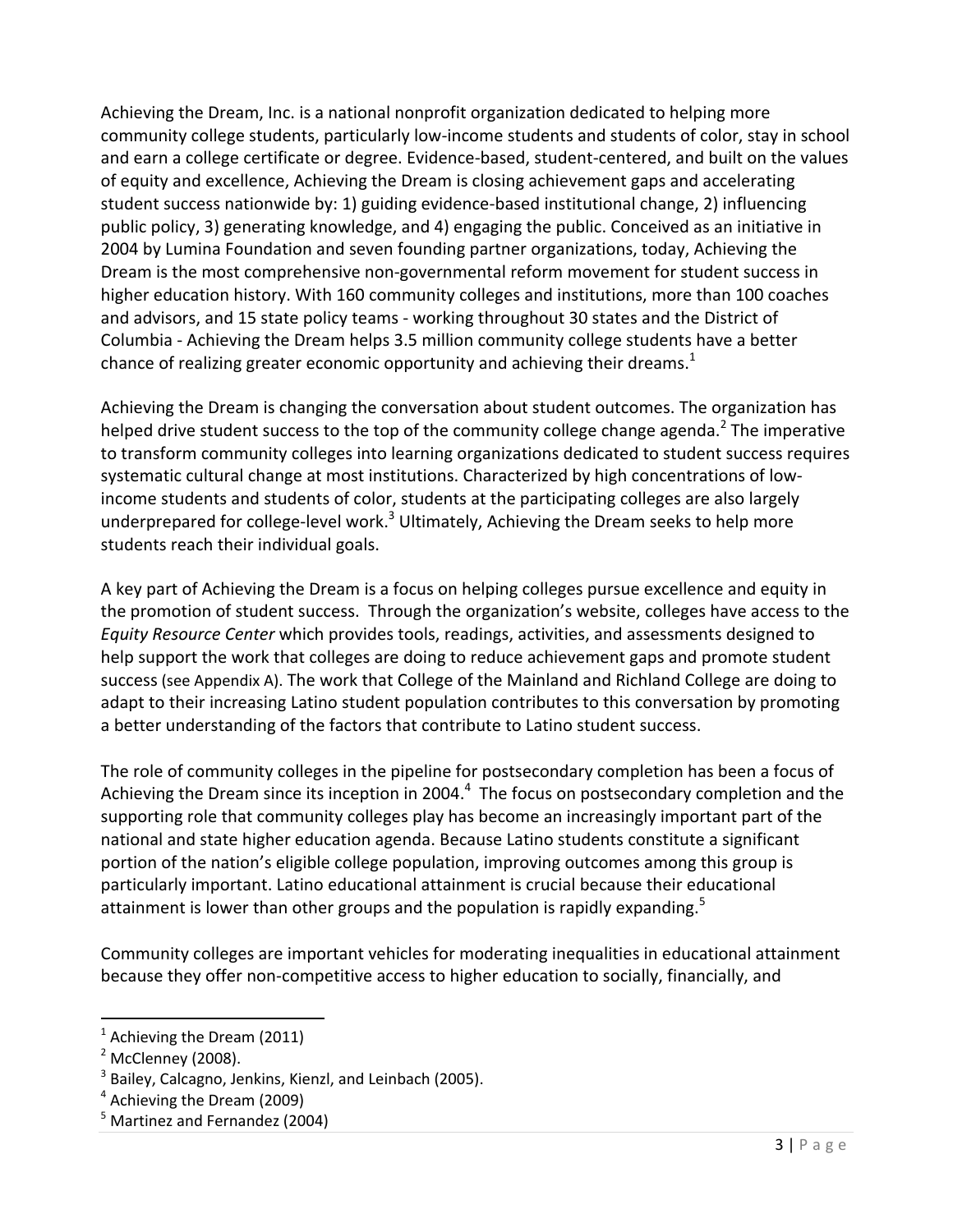academically disadvantaged students, who may otherwise not be able to enroll in college. Specifically, community colleges have become integral components of Latinos' educational pathways. Latino students are more likely than students from other racial or ethnic groups to begin their postsecondary education at a community college.<sup>6</sup> However, only 21.7 percent of Latino adults (ages 18-29) have earned an associate or bachelor's degree, compared to 32 percent for blacks and 49.1 percent for whites.<sup>7</sup> This constitutes a large equity gap. Increasing successful college completion among Latino students is imperative to closing educational equity gaps.

 6 Adelman (2005)

<sup>7</sup> U.S. Census Bureau (2008)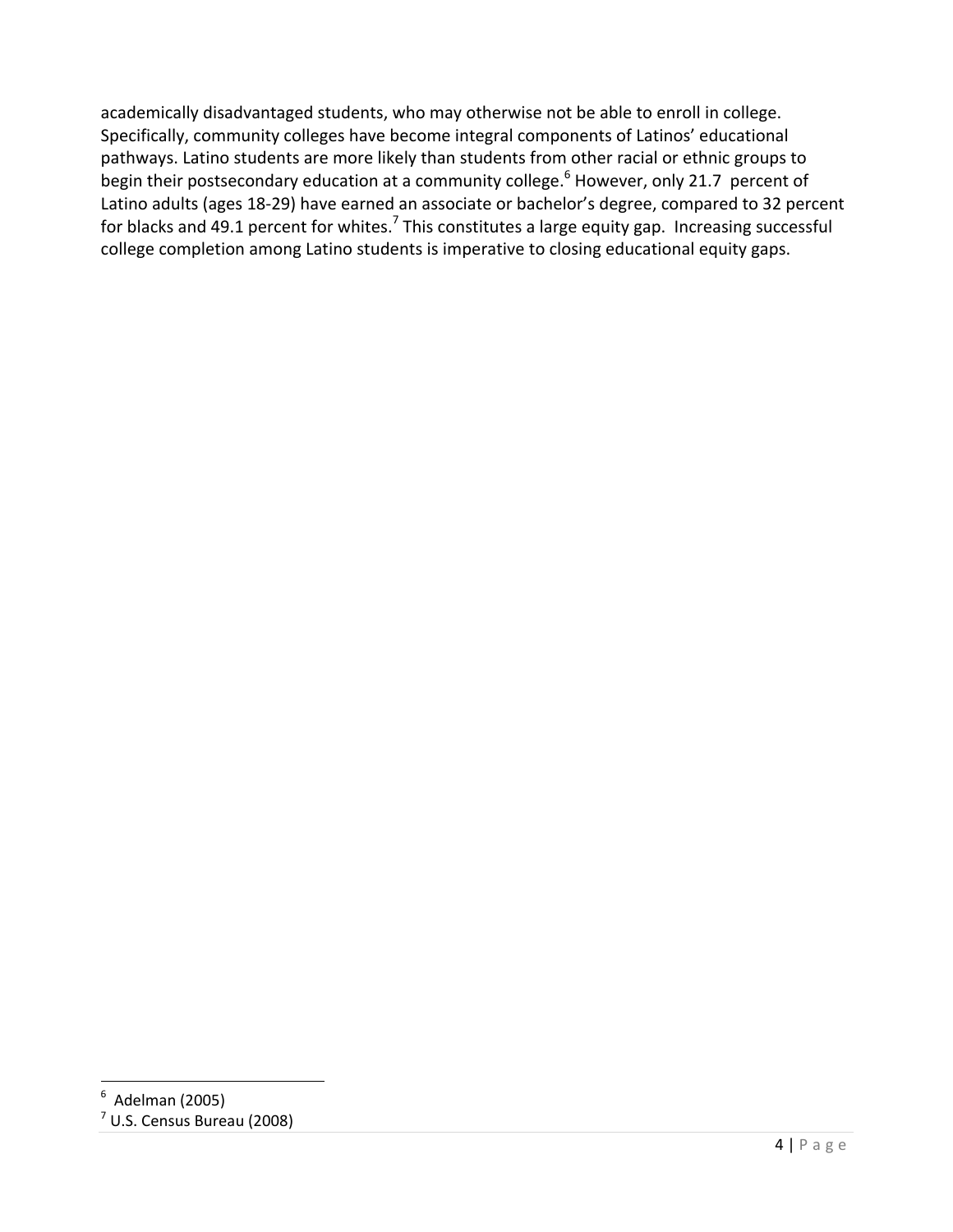#### *Why College of the Mainland and Richland College?*

Both College of the Mainland and Richland College have a significant Latino student population and have identified Latino student success as an area of focus within Achieving the Dream. College of the Mainland is one of the Houston colleges that joined Achieving the Dream in 2006 and is funded by the Houston Endowment. Richland College joined Achieving the Dream in 2009 and is funded by the Greater Texas Foundation. While both College of the Mainland and Richland College were selected due to their significant Latino student population and their expressed commitment to promote Latino student success within Achieving the Dream, faculty and administrators at both colleges conveyed they did not view their college as a "model" for Latino student success. Rather, they are most appropriately viewed as two community colleges that have identified promoting Latino student success as a priority. Administrators and faculty at both colleges cautioned that much work remains in promoting Latino student success, and in many ways, they are still in the early stages of this important work.

Table 1 provides a demographic comparison of College of the Mainland and Richland College. Richland College is significantly larger than College of the Mainland enrolling 18,201 students. The overall graduation rates of both College of the Mainland (7 percent) and Richland College (9 percent) are low. In 2010, 24 percent of the associate degrees and 22 percent of the certificates were awarded to Latino students at College of the Mainland. Richland College awarded 23 percent of its associate degrees and 15 percent of its certificates to Latino students in 2010. For both College of the Mainland and Richland College, the associate degrees and certificates awarded to white students far exceeds that of Latino students. Only one in four Latino students are awarded a degree compared to one of every two white students. These figures are similar to overall college graduation patterns in Texas where 26 percent of college graduates are Hispanics compared to 54 percent of whites.<sup>8</sup>

 $\overline{a}$ 

<sup>8</sup> IPEDS (2009)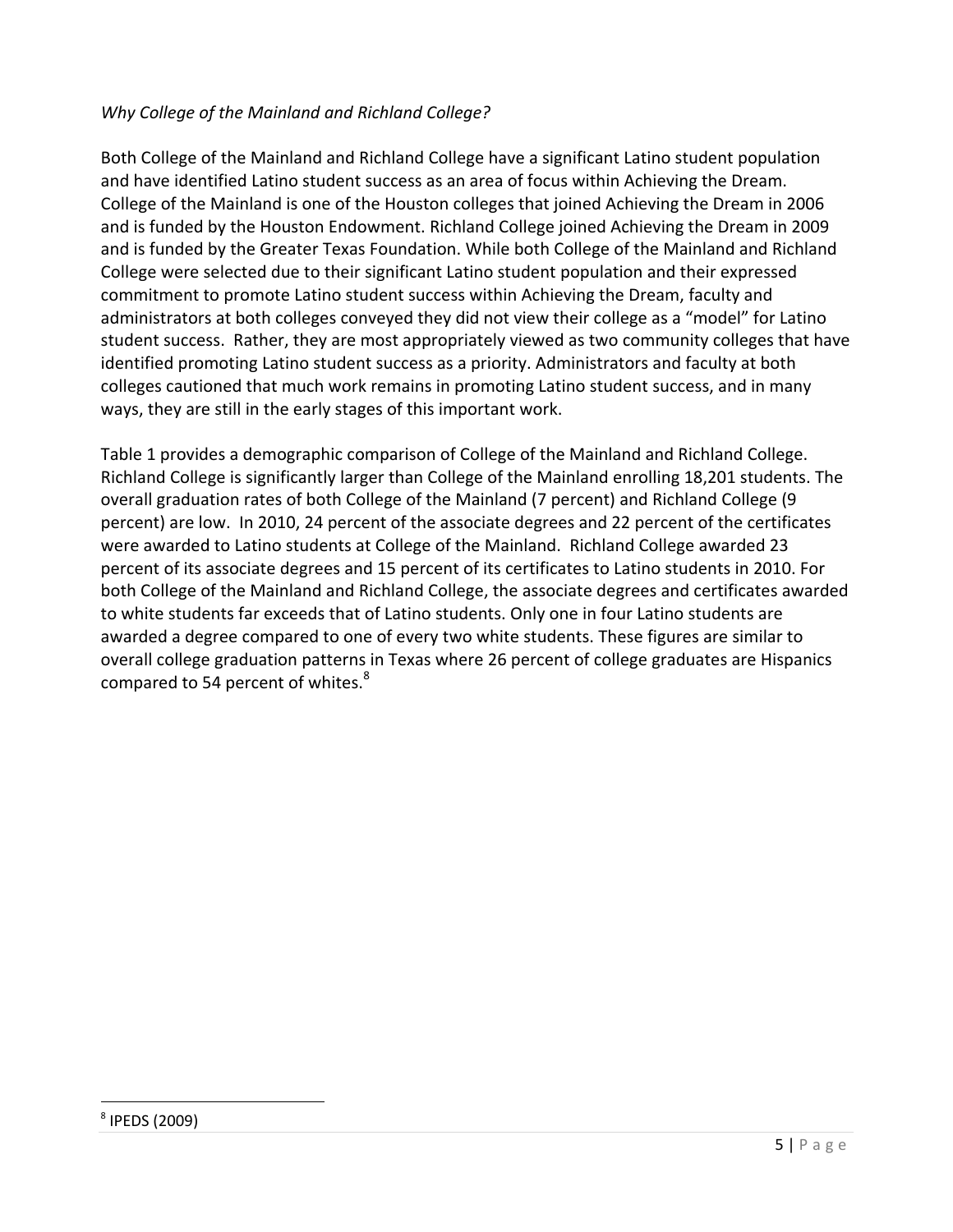| <b>Table1: College Demographic Comparison</b>  |                                |                         |
|------------------------------------------------|--------------------------------|-------------------------|
| Characteristic                                 | <b>College of the Mainland</b> | <b>Richland College</b> |
| <b>Total Undergraduate Enrollment (N)</b>      | 3,916                          | 18,201                  |
| Undergraduate Attendance Status (%)            |                                |                         |
| Full-time                                      | 31                             | 27                      |
| Part-time                                      | 69                             | 71                      |
| <b>Undergraduate Enrollment by</b>             |                                |                         |
| Race/Ethnicity (%)                             |                                |                         |
| American Indian or Alaska Native               | $\mathbf{1}$                   | $\mathbf 0$             |
| Asian/Native Hawaiian/                         | 3                              | 16                      |
| Pacific Islander                               |                                |                         |
| <b>Black or African American</b>               | 18                             | 20                      |
| Hispanic/Latino                                | 19                             | 22                      |
| White                                          | 54                             | 36                      |
| Non-resident Alien                             | 0                              | $\mathbf{1}$            |
| Race or Ethnicity Unknown                      | 4                              | 4                       |
| <b>Undergraduate Enrollment by Gender (%)</b>  |                                |                         |
| Female                                         | 61                             | 55                      |
| Male                                           | 39                             | 45                      |
| <b>Undergraduate Enrollment by Age (%)</b>     |                                |                         |
| 24 and under                                   | 63                             | 62                      |
| 25 and over                                    | 37                             | 38                      |
| Undergraduate Retention Rate <sup>a</sup> (%)  |                                |                         |
| Full-time students                             | 59                             | 68                      |
| Part-time students                             | 52                             | 55                      |
| Undergraduate Graduation Rate <sup>b</sup> (%) | $\overline{7}$                 | 9                       |
| 2010 Associate Degrees Awarded by              |                                |                         |
| Race/Ethnicity (%)                             |                                |                         |
| American Indian or Alaska Native               | $\mathbf{1}$                   | $\mathbf{.4}$           |
| Asian/Native Hawaiian/                         | 4                              | 17                      |
| Pacific Islander                               |                                |                         |
| <b>Black or African American</b>               | 21                             | 17                      |
| Hispanic/Latino                                | 24                             | 23                      |
| White                                          | 48                             | 37                      |
| Non-resident Alien                             | $\mathbf{1}$                   | $\overline{2}$          |
| Race or Ethnicity Unknown                      | .3                             | 4                       |

SOURCE:U.S. Department of Education, National Center for Education Statistics, Institute of Education Sciences 2009. *IPEDS College data* 2009-2010. Washington, D.C.: U.S. Department of Education.

NOTES:

<sup>a</sup>Retention Rate – the percentage of first-time students who began their studies in Fall 2008 and returned in Fall 2009.

 $b$ Graduation Rate – for full-time, first-time, degree/certificate seeking undergraduates that complete their program within 150% of normal time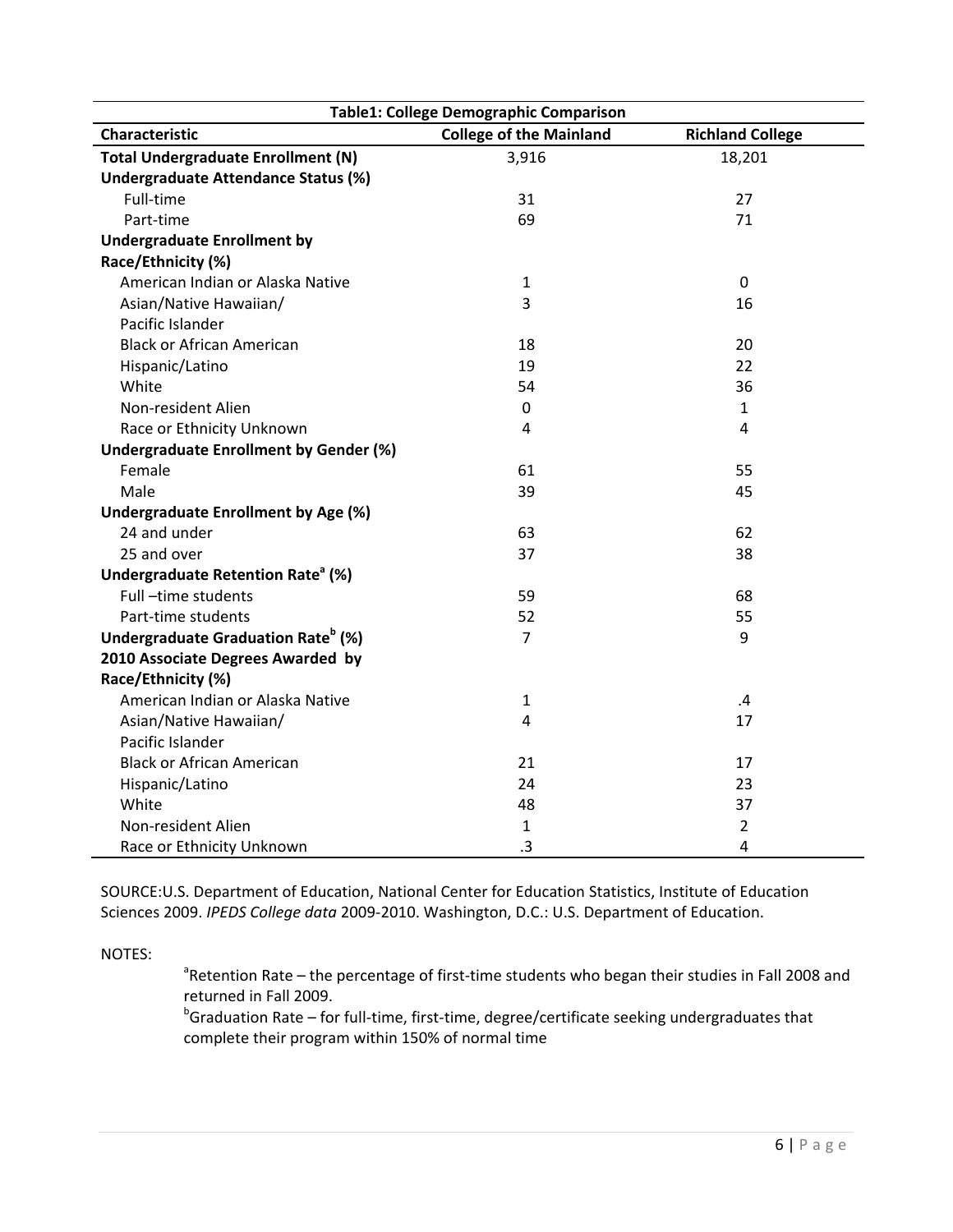# **Methods**

Data for this study were collected primarily through semi-structured interviews with college administrators, faculty and staff, as well as focus groups with Latino students at College of the Mainland and Richland College. The data were collected from June to August 2011. The interviews were intended to capture faculty and administrators' perspectives on the challenges facing Latino students at their institutions, the programs and services these two colleges are using to support student success of Latino students, and lessons and experiences that may be useful for other colleges.

Although the specific titles vary somewhat by institution, at each college the research team typically interviewed the college President, Chief Academic Officer, Director of Student Services, Director of Institutional Research, counselors/advisors, members of the faculty, and others who were directly involved in Achieving the Dream and with Latino students. We conducted individual and small group interviews for a total of 23 persons interviewed. Most interviews lasted about an hour. At each community college, we conducted two focus groups with Latino students—one with male students and one with female students. We asked students questions across multiple topics including: how they selected the community college they are attending, their perceptions of the college (in particular, how the college promotes student success), overall campus climate, and their perceptions of other factors influencing student success. We conducted a total of four focus groups ranging in size from three to nine; a total of 26 students participated. Each focus group was 90 minutes.

The qualitative approach of this report is designed to capture faculty, staff, and student perspectives on factors related to Latino student success. This perspective provides an "on-the ground" approach designed to better inform the Achieving the Dream about factors related to Latino student success. The experiences shared in this research brief may be most useful for community colleges that traditionally served very few Latino students, but are now experiencing a significant increase in Latino student enrollment.

Additionally, during our fieldwork, faculty and administrators largely viewed their colleges' Achieving the Dream efforts a component of their larger institutional emphasis on student success. Throughout our interviews and focus groups, administrators, faculty, and students largely discussed their participation in Achieving the Dream work within a broader framework of student success.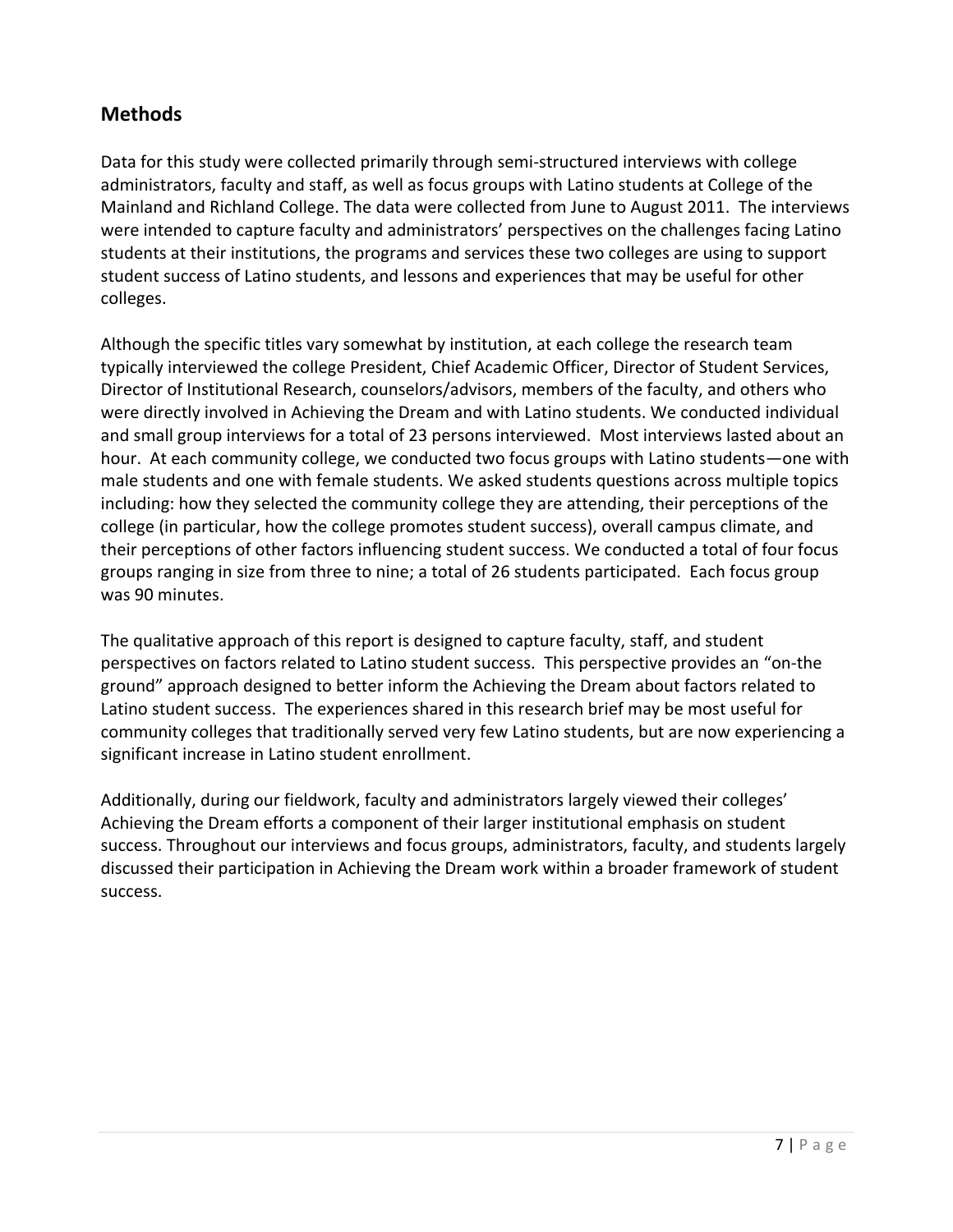# **Report of Findings**

*I. Many Latino students arrive to campus with limited college knowledge. Administrators and faculty can make important progress in promoting college knowledge and student support through both formal and informal efforts.*

Many of the Latino students we interviewed indicated they had not considered college when they were in high school and subsequently entered college with limited college knowledge.Several of the students in the focus groups "happened" upon college, rather than having college enrollment as a specific goal during high school. As one Latino student commented, "For me, going to college wasn't always in my plans. It was not until my senior year that I had a strong influence that knew a lot and helped me get started" (Latino, Richland). Once enrolled in college, many Latino students found they lacked college knowledge regarding critical aspects such as financial aid, advisement, and course scheduling. College knowledge is a general term used to describe the basic norms, structures, requirements and expectations associated with college, such as registering for classes; study skills; time management; navigating financial aid; and college academic expectations. Acquiring college knowledge can be particularly challenging for first-generation college students who do not have parents familiar with the norms and expectations of college.

Providing opportunities for student engagement and support from faculty can make a significant difference in building a student's college knowledge. As one faculty member noted, "I can get them to the front door of the class, but if they do not have that support they go sideways. . .It is getting them in and getting them in early." Bridging the gap in college knowledge for Latino students needs to occur at the beginning of a student's higher educational experience before this lack of knowledge negatively affects the student's potential for college success. Faculty, administrators, and students discussed the importance of formal and informal approaches in increasing "college knowledge" among Latino students. Students recognized and shared the significance of having the support of faculty, staff, and programs that helped guide them through their educational experience. As one student shared:

We all know who [faculty and staff] care and who do not care and tend to be around those who care. We use that positivity to get through the things we don't think we can [get through]. There is always someone here who will help us. (Latino, Richland)

#### *Formal approaches: AALMSS<sup>9</sup> , Rising Star, Athletics, and HSI Designation*

Both Richland College and College of the Mainland offer a variety of programs designed to impart college knowledge and promote student success. Some programs have a specific focus on Latino or minority issues; whereas others are universally designed. For example, Richland College has an African-American and Latino Male Student Services mentoring program. The program serves as a resource for an array of areas from information on purchasing books and supplies to information on employment, interview skills, networking, and perspectives on manhood and family roles. As

 $\ddot{\phantom{a}}$ 

<sup>&</sup>lt;sup>9</sup> African American Latino Male Student Success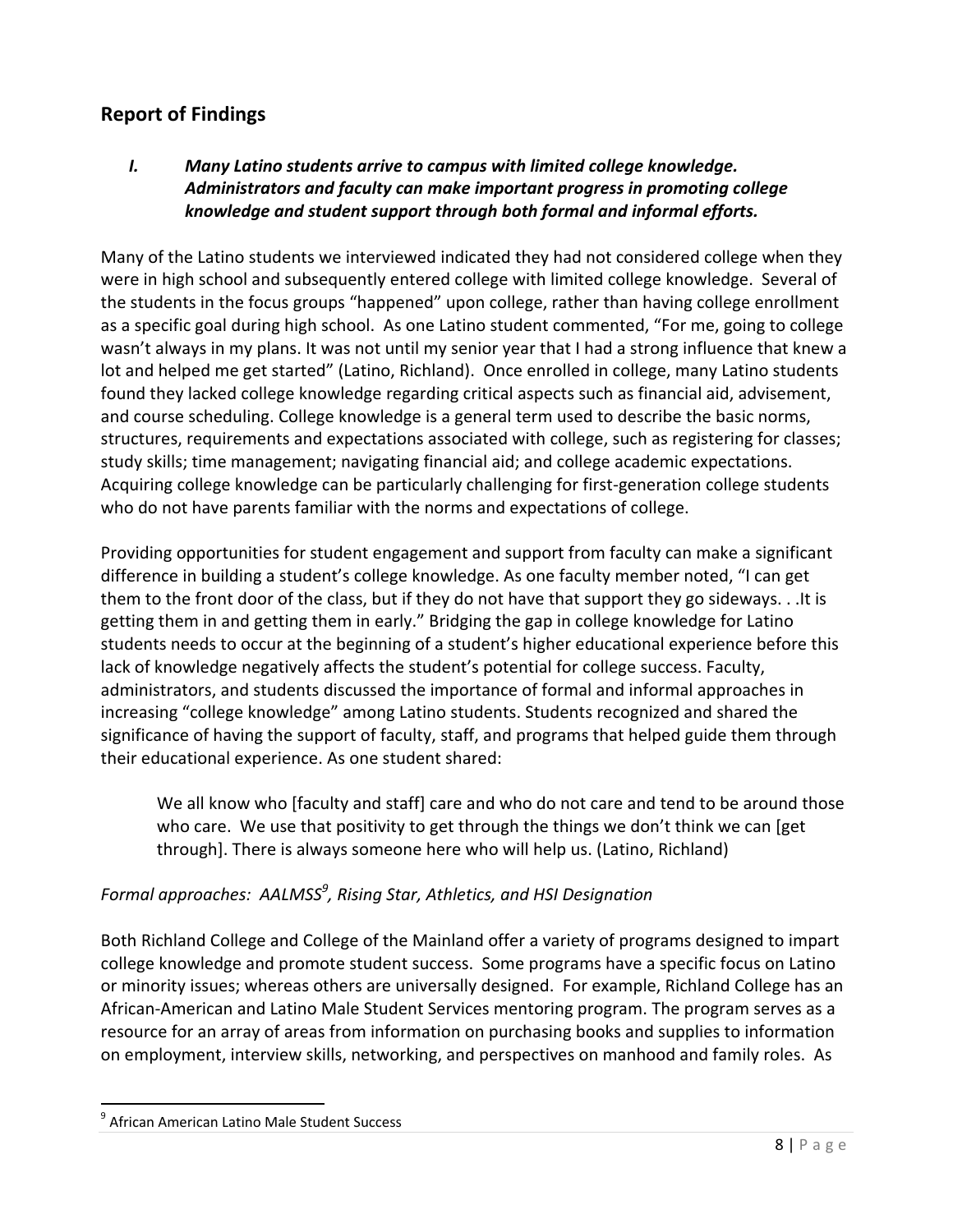one of the AALMSS administrators explained, he works "with students on male issues and their role in the household or the school."

Another program at Richland College, Rising Star, is open to all students who meet the eligibility criteria. Many Latino students are enrolled in the program and view it as an important source of support. As an administrator at Richland College noted:

It [Rising Star] is open to all students who meet the criteria, but for some reason other minorities to not apply as often as the Hispanic students. They recruit each other. Students in the program tell their friends and relatives about the program.

As explained in Textbox 1, Rising Star provides direct financial resources. Beyond the financial supports; however, the program also serves as an important networking resource for students, with the connections continuing beyond the community college experience. A staff member explained, "In the program it has always been once a rising star, always a rising star."

#### **Textbox 1: The Rising Star Program at Richland College**

Created in 1999 by the Dallas Community College District and its Foundation, the Rising Star Program is designed to provide incentives and encouragement for students to stay in high school, graduate, and continue with their education. The Rising Star Program provides a \$4000 award for tuition and books that must be used within a three year period. It is designed to provide funding to cover all direct costs of a two-year college education. To be eligible for the program, students must graduate in the top 40 percent of their class from a Dallas County eligible public high school and demonstrate financial need. The program is accessible to US citizens, permanent residents and undocumented students. In addition to providing financial support to cover direct college costs, the Rising Star Program requires students to submit regular academic progress reports and promotes student success through disseminating information about various topics, such as selecting a major, graduation requirements, and on-campus recruiters from 4 year universities. Source: [www.richlandcollege.edu/risingstar/about.php](http://www.richlandcollege.edu/risingstar/about.php) 

Other venues, such as sports can also promote college knowledge among Latino students. The coach of Richland College's soccer team is clearly committed to student success. As he explained, "My day is diverse in terms of meeting students that need any sort of academic advising. As the head men's coach, I am constantly going to Dallas high schools to recruit and hold open tryouts on campus to encourage local kids to come. . ."

The varied assortment of opportunities---formal programs, clubs, and athletics---all facilitate the same outcome of student support and engagement. The challenge for community colleges is ensuring all students are touched in some manner by these supportive structures--there are some students who still slip through the cracks.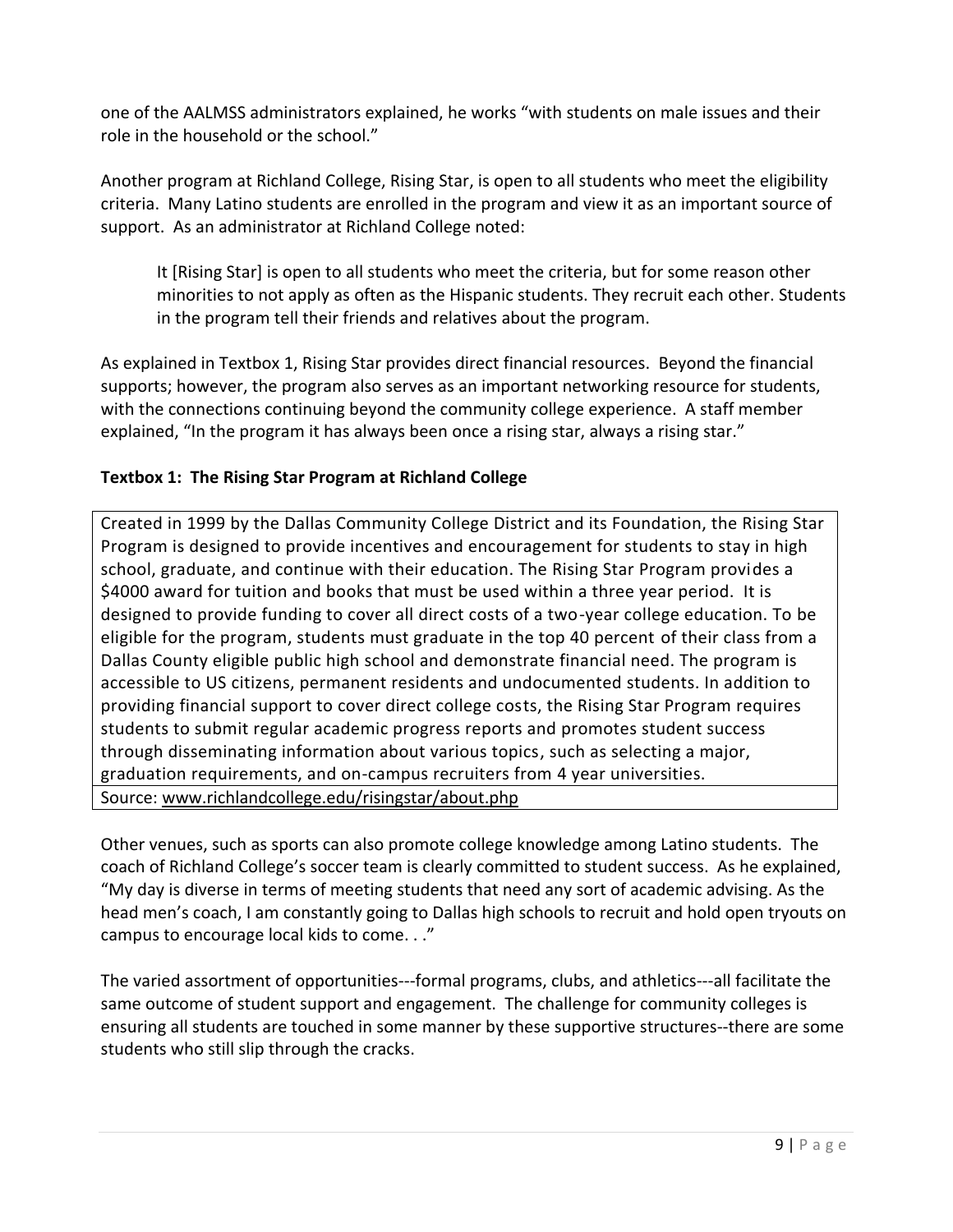As a staff member explained:

We are seeing that it is not the ones who join the clubs, come to class, and make the good grades, it is the ones in the background who don't know how to ask for help, who are not necessarily failing, but are not at the A level either. We are trying to cast a wider net and get those students that need a little more mentorship, work with them more one-on-one and figure out the help that they do need.

#### *Increasing funding opportunities to promote student success through becoming an Hispanic Serving Institution (HSI)*

Importantly, the College of the Mainland has recently announced its desire to become a Hispanic Serving Institution (HSI), which, if obtained, will allow the institution to access and compete for additional resources to better serve Latino students. HSIs are defined by the U.S. Department of Education as any accredited, degree-granting institution whose full-time equivalent undergraduate enrollment is at least 25 percent Hispanic. Receiving HSI designation provides colleges with Title V grant funding that can be allocated toward colleges to better serve Latino students, and promote student success generally. By setting the institutional priority of becoming an HSI, College of the Mainland is also demonstrating to the community its desire to access additional external resources to better meet the needs of their Latino student population

#### *Informal approaches: faculty relationships, communication, and building trust*

While formal programs provide an invaluable resource in promoting "college knowledge" and fostering student support, faculty, administrators and students alike underscored the importance of informal, relationship-based approaches as well. As the President of Richland College explained, "We believe that it is all about the relationship. . .So you balance the rigor with the relationship and we think that is a very powerful combination."

As one faculty member remarked, "It makes a huge difference when they [students] know that someone is holding them accountable and cares." Once faculty have a better understanding of student needs, they are often able to identify resources within the college that may offer needed supports. Another professor noted, "Another thing is when a student fails a test, they are ready to give up, especially with Hispanic students. They just want to walk away. . .we have a program where if a student is doing badly, I send them to a life coach to help them."

Faculty can serve as a critical asset, by taking the time to communicate. The importance of mentorship and a strong support system were recurring themes among faculty and administrators. As a Richland College faculty member explained:

Faculty are encouraged to have as much outside interactions with students as much as possible. Trying to make sure they are engaged with students at least via email--taking the time to make inquiries with students who may disappear from class to encourage them to come back.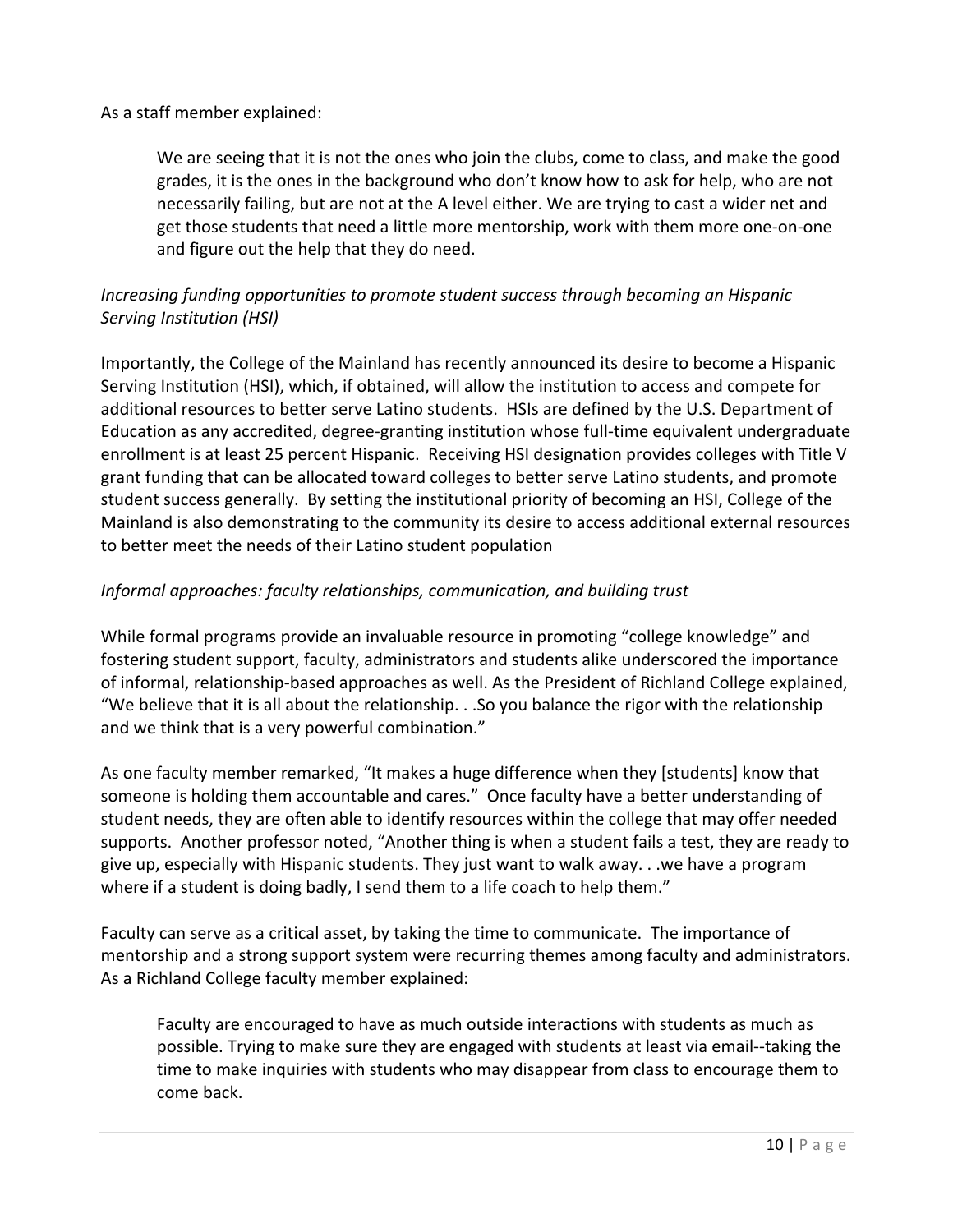While faculty-student communication and informal relationship building is generally important in promoting college knowledge and student success, Latino students specifically articulated a cultural hesitation to approach faculty. Reluctance to communicate with faculty was a recurring theme reported by Latino students. Many students expressed their reluctance and fear to speak up or ask questions of faculty. Many of the students in the focus groups were very reluctant to initiate communication with an instructor. As one student explained, "Culturally, that's how it goes. The teacher would have to reach out to us. We don't want to look ignorant, so we don't ask" (Latina, COM).

Importantly, during the focus groups, other Latino students directly encouraged their peers to recognize the importance of communication to their own academic well-being. As one student advised her peers, ". . .the best thing you can do is go to the instructor so he can see that you really care." (Latina, COM). Another student further emphasized the point to her peers: "You really do have to talk to the instructor. As long as they see that you're trying, they will help" (Latina, COM)

Importantly, some Latino students linked their reluctance to speak up with previous negative faculty or staff experiences at the community college. They expressed skepticism of some staff members being willing to share helpful information with them*.* As one Latina student detailed:

I went to the advising center about the  $CLEP^{10}$  and they were reluctant to hear about the CLEP test and to tell me about the resources that they had for the CLEP. . .I was told by an instructor that I could not talk to the students about the CLEP. I was pretty surprised. I thought that the only reason was financially. If the students take of advantage of this, they would not have a job. That is not fair. They are holding us back (Latina, Richland).

Another student agreed, stating, "Well, I read that it is a well kept secret and that the college doesn't want students to know about it. When I took my Spanish CLEP, there were hardly any Hispanics there taking it—the majority was Anglo." (Latina, Richland).

Alternatively, students who were able to connect with faculty and staff in the college, reported a much more positive experience. In general, these students felt much more connected to the college and perceived a more supportive environment. As one Latina student commented, "I have an anthropology professor who would give up her Saturdays to help us prepare for a test. I think it is amazing when you find a professor who will not only teach you, but impact your life" (Latina, Richland).

 $\overline{a}$ 

<sup>&</sup>lt;sup>10</sup> The College Level Examination Program (CLEP) allows students to test out of taking introductory college level courses. http://clep.collegeboard.org/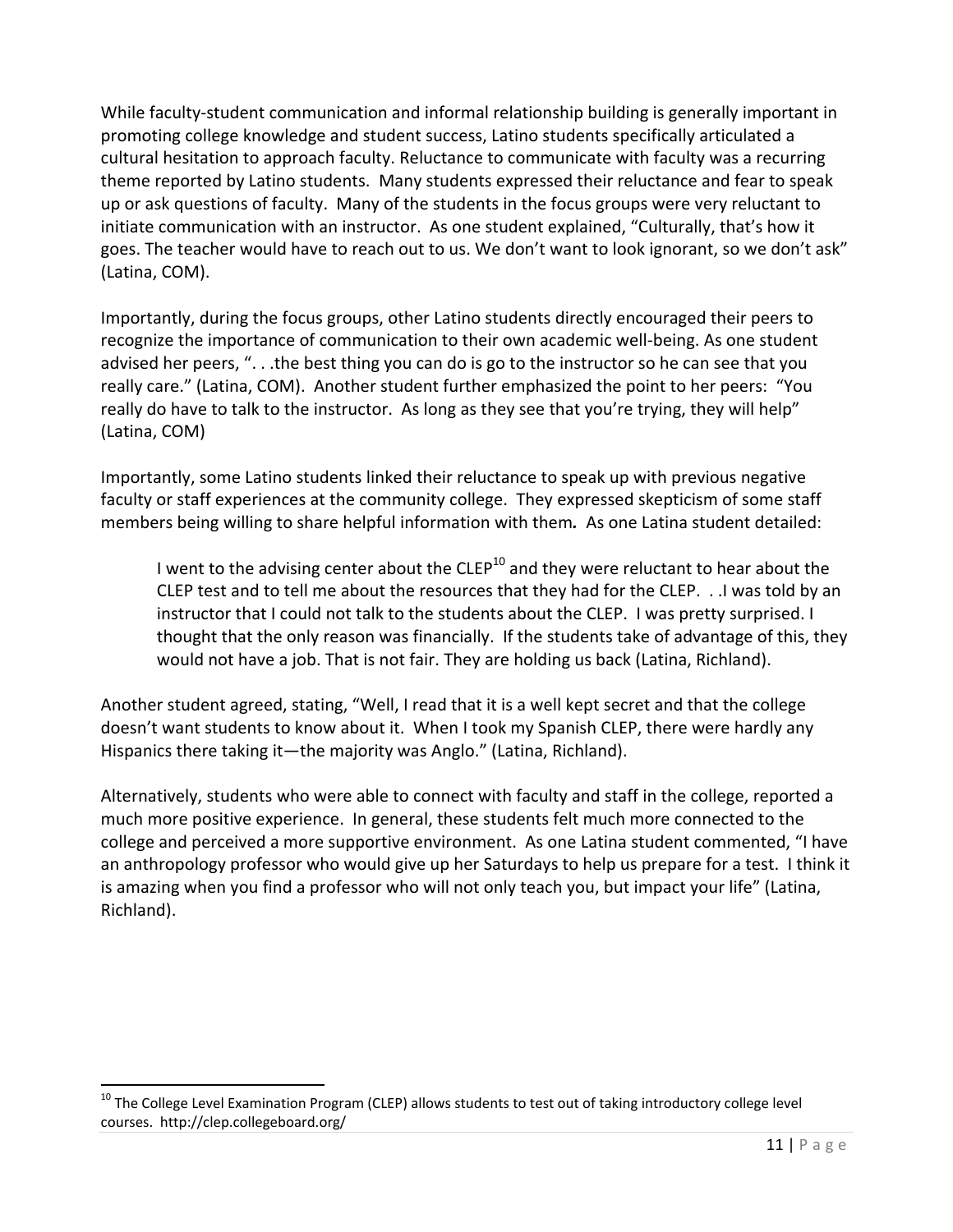#### **Application of findings: What Community Colleges and Achieving the Dream Can Do**

A primary focus area within Achieving the Dream is student support and engagement. Community colleges should consider the alignment of their support and engagement efforts with their specific student population. Community college administrators might develop an inventory of their formal "college knowledge" resources. Then, they can develop a matrix to track the "take up" rate of these resources by sub-groups of students. What formal "college knowledge" resources are regularly utilized by Latino students? African-American students? How do these formal resources vary by groups of students? Such an inventory can identify important gaps in formal college knowledge dissemination. Colleges can use this information to better align formal resources with student needs.

Informal dissemination of college knowledge is also a valuable resource. Community colleges may consider ways to track and promote informal communication. Students who "stand out" due to personality types, strong or weak academic performance, or presence on campus may readily make these information connections, while students who fall outside of these parameters may be underserved. Collecting data from faculty identifying the students they informally communicate with will more systematically identify students who are not making these connections. Consistent with the values of Achieving the Dream, community college administrators could use a data-driven approach to promote interventions to reach omitted students. Such an approach offers a significant improvement over the current informal relationship building system, which is untracked and left largely to chance.

Community colleges may also need to review the criteria to receive designation as an Hispanic-Serving Institution. Given the significant growth in the Latino population, community colleges that previously did not meet the criteria, may find this is no longer the case. Within Achieving the Dream, offering workshops explaining the HSI criteria, application process, reporting requirements, and potential resources could be held at national or regional level meetings. This informational resource could be very beneficial to many community college administrators. Additionally, colleges with a Latino enrollment of about 15-24 percent are commonly referred to as "Emerging Hispanic Serving Institutions." Such colleges have achieved a "critical mass" – meaning their Latino populations are large enough that they would transform the colleges' cultures<sup>1</sup>. Achieving the Dream may wish to avail community colleges to resources from organizations such as Excelencia in Education that provide resources to colleges that are aggressively seeking to increase student success among Latino students.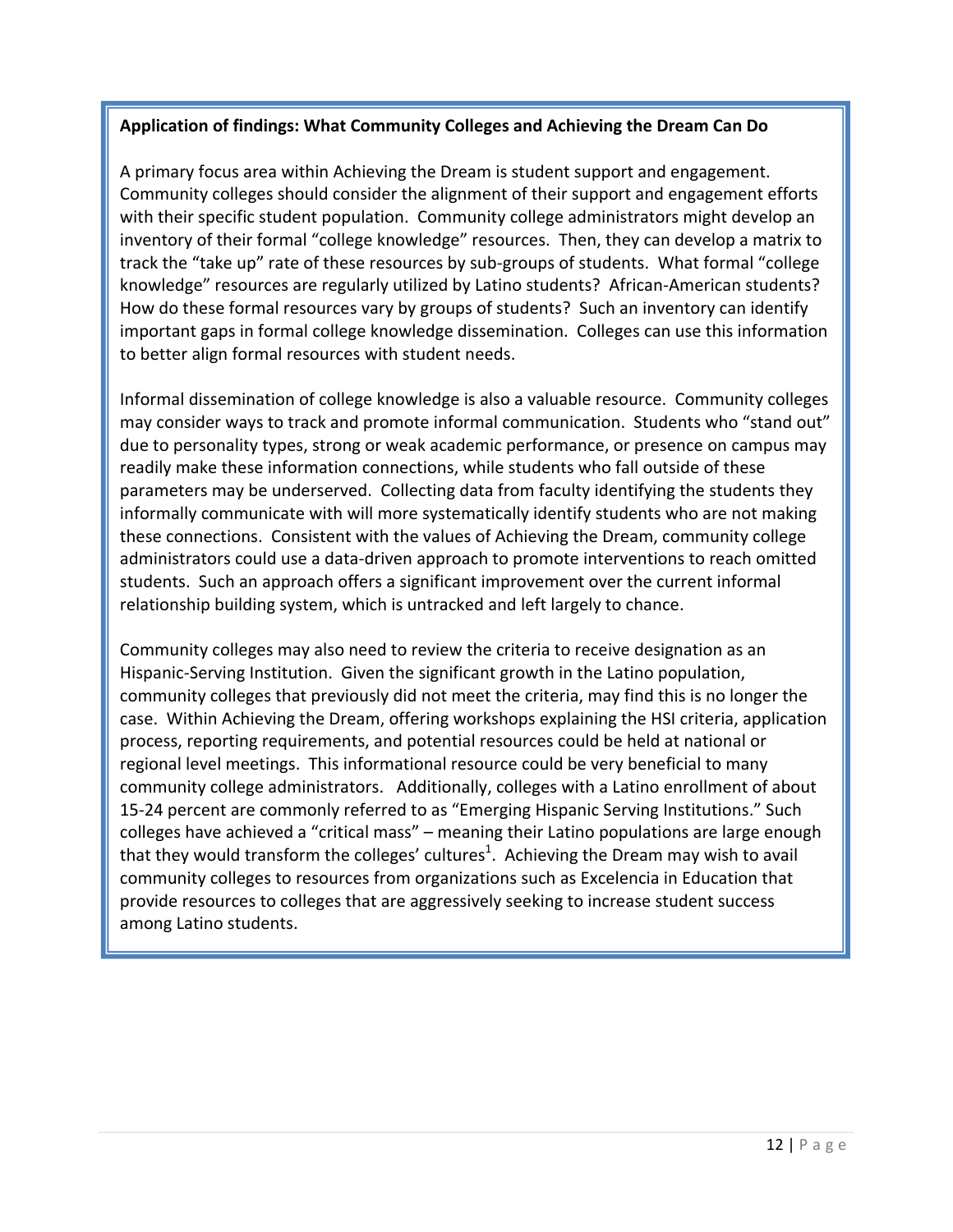#### *II. Administrators, faculty, and students, identified the need to hire more Latino faculty, increase bilingual staff, and provide cultural competency training for all faculty.*

Although the Latino student population at College of the Mainland and Richland College is significant, there are very few Latino faculty at either college. As one Latino faculty member noted, "There is something about Hispanic students taking a class from a Hispanic person. Sometimes they need that in the beginning. . .Something that is familiar because there is a lot of fear when they go to college."

As this same faculty member explained, role models for Latino students are particularly important, especially for those who come from families where education is not highly valued or supported. "We need to have role models and this is so important. We don't have the social mirrors for these students." Latino students often find it difficult to imagine obtaining a better life. Having faculty role models to visually demonstrate this possibility can offer a powerful image of realized educational success.

Another Latino faculty member discussed being able to relate personal experiences and decrease social distance. As this faculty member explained, "I relate a lot of my personal experiences in class to reach my Hispanic students. I have a lot of parallel issues and if it is not me. then it was my mother or some of my relatives. That helps to break some of those barriers."

While some senior administrators expressed the difficulty in recruiting and retaining Latino faculty, other administrators and faculty expressed skepticism of this perspective. As a College of the Mainland faculty member explained, "People argue they cannot find Latino faculty. I don't buy that excuse. The Latino population is 17-18 percent in the US and much higher in Texas."

#### *Latino students are interested in having more Latino faculty and staff*

Students across the four focus groups expressed the desire to have more Latino faculty and staff at their community college. In general, they feel Latino faculty and staff are more welcoming than non-Latino faculty. As one student commented, "As far as other departments—admission and advising—I see how they treat Hispanic students and it's not welcoming" (Latina, COM). Another student agreed: "Most of the most welcoming experiences are with Hispanics" (Latina, COM). Yet, another student expressed, "I know this is horrible to say, but someone who looks like you just makes you feel more comfortable" (Latina, COM). Students suggested the need to add more Latino faculty and staff, especially in the area of recruitment, admissions, and advisement.

Several students expressed frustration in Latino students constantly being perceived by faculty and staff in the college as one monolithic group with common ties to Mexico. As one student commented, ". . . everyone thought that Hispanic means that we are all from Mexico. That Latin equals Mexican only. This is a problem." (Latina, Richland)

#### *Latino students share gender and cultural factors that impact their pursuit of education*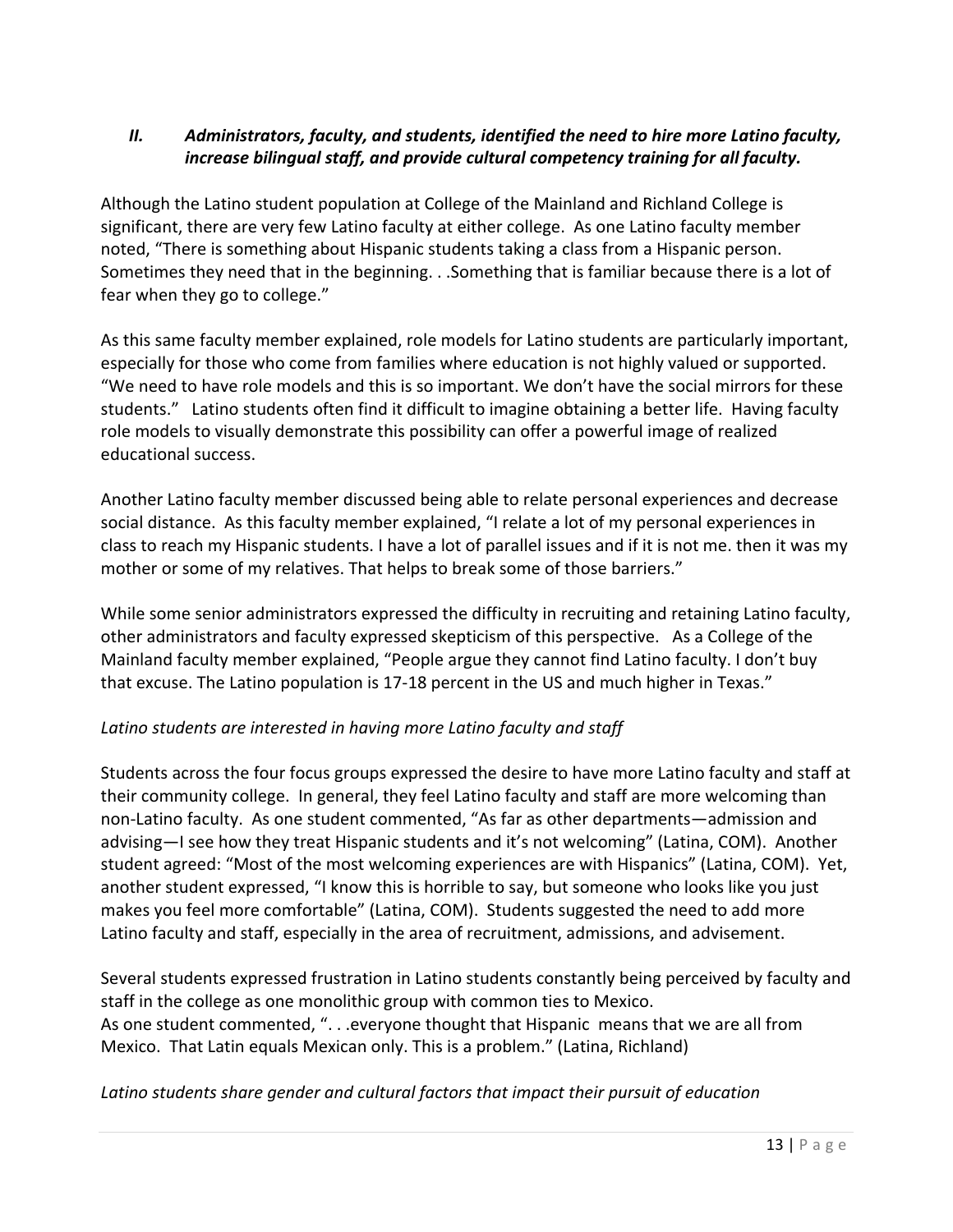Students in the focus groups also discussed the relationship between gender and culture. For male students, work and money are important drivers in their decision to attend and stay in college*.* Across the focus groups, male students expressed a direct relationship between college and money, with a particular emphasis on current versus future earning potential. Many males who already earn a living wage, may not have as much interest in college. As one Latino student commented, "They [Latino males] don't see the importance of coming to college. They started making good money as a welder and now he doesn't mention coming back to college." (Latino, COM). Another remarked, "[My brother] is working in the plants making \$18-21 an hour. Nothing I could tell him would make him come to college" (Latino, COM).

Many female students reported their family members expect them to help take care of other family members, especially male family members.Female students report an expectation from other family members to operate in more traditional roles. As one Latina student expressed, " I don't have any brothers, but I have a lot of male cousins and they depend on us to make their food." (Latina, Richland). Another student agreed, stating, "There is a lot of male complacency. My son is in tenth grade and I have to practically sign him up for everything. We need to stop babysitting them" (Richland, Latina). A few male students also recognized this: "I think the main issue is that when the girls have children, they are more likely to take care of their children and work rather than pursue higher education" (Latino, Richland).

Additionally, Latino students expressed gender differences in terms of economic motivators. Whereas Latino male students were strongly motivated by short-term economic factors, Latina students expressed the importance of self-determination in realizing longer term goals*.* They largely view their pursuit of a college education as an individual goal, which will require certain sacrifices, but yield long-term investments. Understanding gender dynamics within Latino culture is also an important aspect of promoting cultural competency.

#### *Cultural competent faculty and staff are key to Latino student recruitment efforts*

In addition to the need for more Latino faculty, some administrators and faculty noted the need for more bilingual staff and a broader understanding of Latin American culture. This is particularly important for recruitment. As a College of the Mainland staff member explained, "We need to hire not necessarily Hispanic people, but people who are bilingual. They have taken the bilingual requirement out of the position. This is a problem. This is essential to reach the population." A faculty member from the College of the Mainland agreed. "We need someone who is versed in the many variances of the Latin American experience in terms of the students we serve—from Mexico to Argentina—sometimes we think about this just from a monocultural point of view. This individual needs to understand these complexities and be knowledgeable of what it means in the entire spectrum of this population."

#### *Community college faculty and administrators recognize the need to invest in cultural competency training and professional development*

Faculty and administrators also expressed the importance of professional development for faculty. Increasing the cultural competence of faculty and staff in general is very helpful in promoting an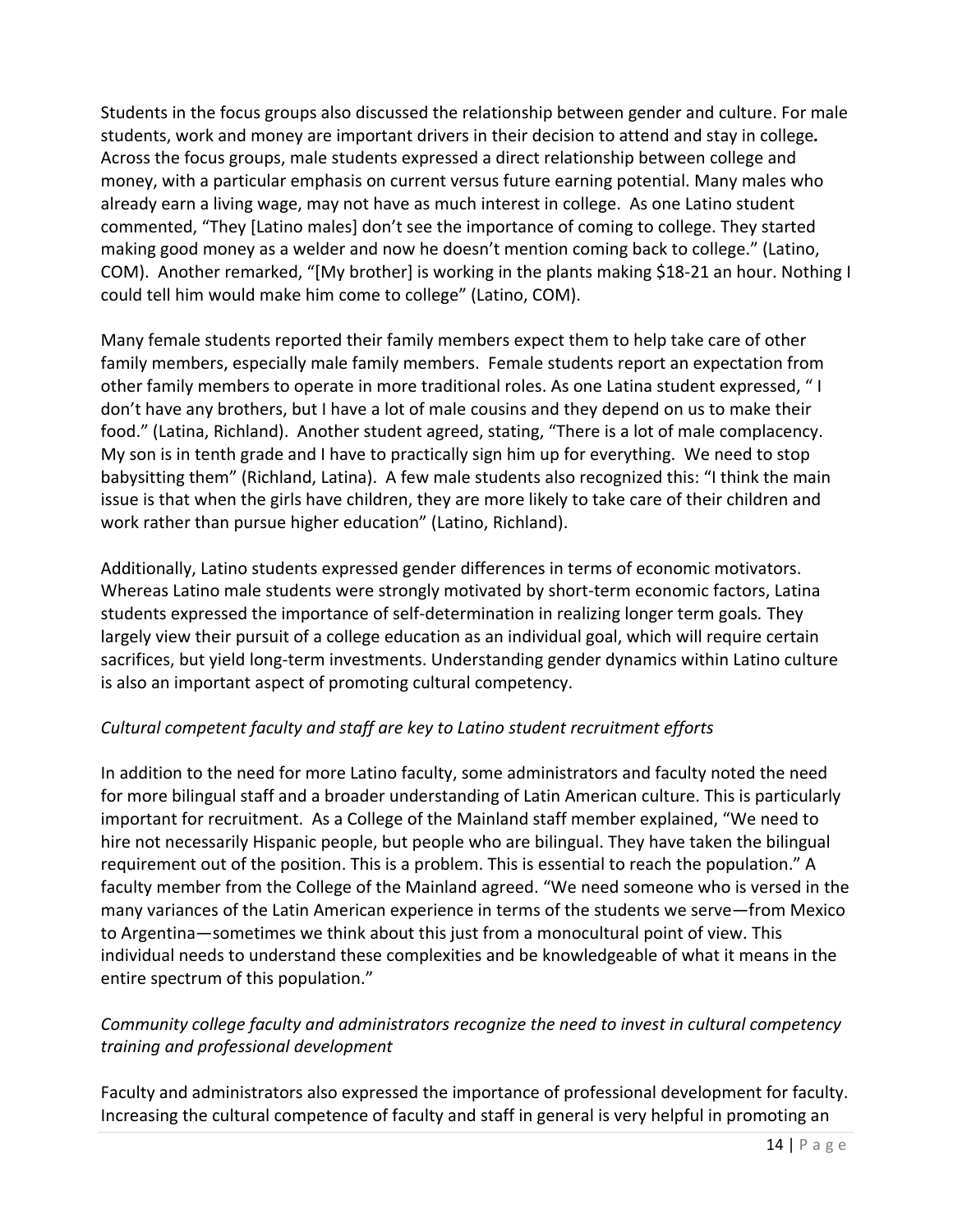understanding of Latino students. Through communication and relationship building, students view faculty as more accessible. They become more comfortable approaching faculty to discuss academic concerns, personal or financial challenges, or educational experiences in general.

Several of the administrators and faculty we interviewed noted the importance of faculty understanding the complexity of situations often encountered by Latino students. As the Interim President of Richland College explained, "In truth, our students have great potential, but many times they have obstacles in their path. Faculty need the skills to recognize those issues and step in. If you didn't grow up facing these challenges, then we are oblivious." As one administrator noted, the background of many Latino students is very complex. These

complexities may serve as a barrier in engaging students to consider the long term.

To get them to say that they are going to college for 4-6 years – they cannot even fathom that. They think they could get shot or get in a fight and die tonight. We have to figure out a way to get them to realize that they are not going to fight because they have so much to lose. . .If you get them to buy into that, you are set.

Another faculty member commented, "The teacher has to be aware of who the student is and what the socioeconomic background is and even though it is not suppose to matter, it does matter. People forget that real life happens outside of these walls."

Recognizing the importance of cultural competent faculty, Richland College offers intercultural competency training to faculty and staff. It is designed to promote cross-cultural understanding. Faculty and staff at Richland College complete intercultural competency training each year and it is strongly endorsed by the college's senior leadership. As the Interim President of Richland College explained, "That is a requirement. If faculty and staff do not complete intercultural competence or the professional development, their contracts are not renewed."

Most recently, Richland College has enhanced its intercultural competency training by introducing a new session -- The Framework for Understanding Poverty. Based on a book by the same title and supported by a grant from the U.S. Department of Education, this framework is designed to provide an inspection of the social and economic class structure of the United States and seeks to provide those living in middle class with a better understanding of the challenges that face those living in poverty. As a Richland staff member explained, "It is an [sic] excellent information on learning about people who grow up in poverty, being able to understand them, understanding their situations and the obstacles kids deal with on a daily basis." Building upon this theme, a faculty member at Richland College noted, "We developed a board game based on Monopoly called Studentopoly. It was created to open the door to discuss poverty. The game is setup to illustrate the cycle of poverty."

Richland College's emphasis on promoting cultural competency is widespread. As a faculty member remarked, "Our plan is to have 30 sessions in the Fall and to have all 1400 of our employees to go through the program. That is the major part of the grant." Faculty at Richland College view these professional development resources as critical to promoting an understanding of structural inequities that undergird a variety of present-day college outcomes. "That is part of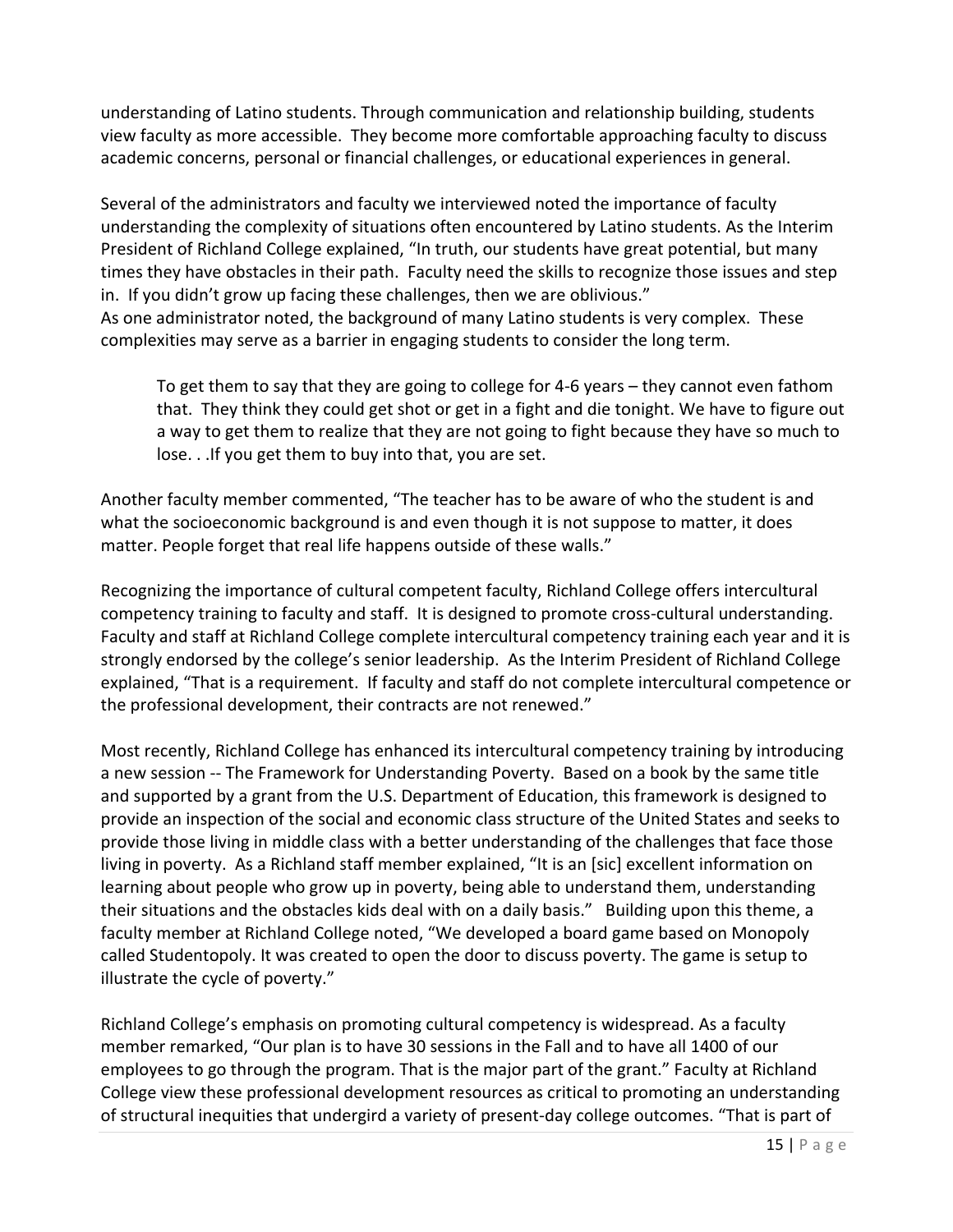the focus on professional development. A lot of people are miseducated about the historical aspect of structural inequity and are in disbelief when you talk to them about it."

#### **Application of findings: What Community Colleges and Achieving the Dream Can Do**

The expressed need to hire more Latino faculty, more bilingual faculty and staff, and increase cultural competency among existing faculty and staff are all explicit human resource management issues. Community colleges need to examine their diversity plans and develop and monitor clear goals for each of these areas. Staff job descriptions in the areas of recruitment, advisement and student outreach should include bilingual language requirements sufficient to serve the needs of their local population.

Within Achieving the Dream, workshops can be developed for senior administrators and HR directors that directly integrate HR diversity management practices to overall student success. Example workshop topics may include assessing faculty and staff hiring needs from a diversity perspective; effective diversity recruitment techniques; performing a diversity assessment of job descriptions, and offering professional development for faculty and staff in cultural competency.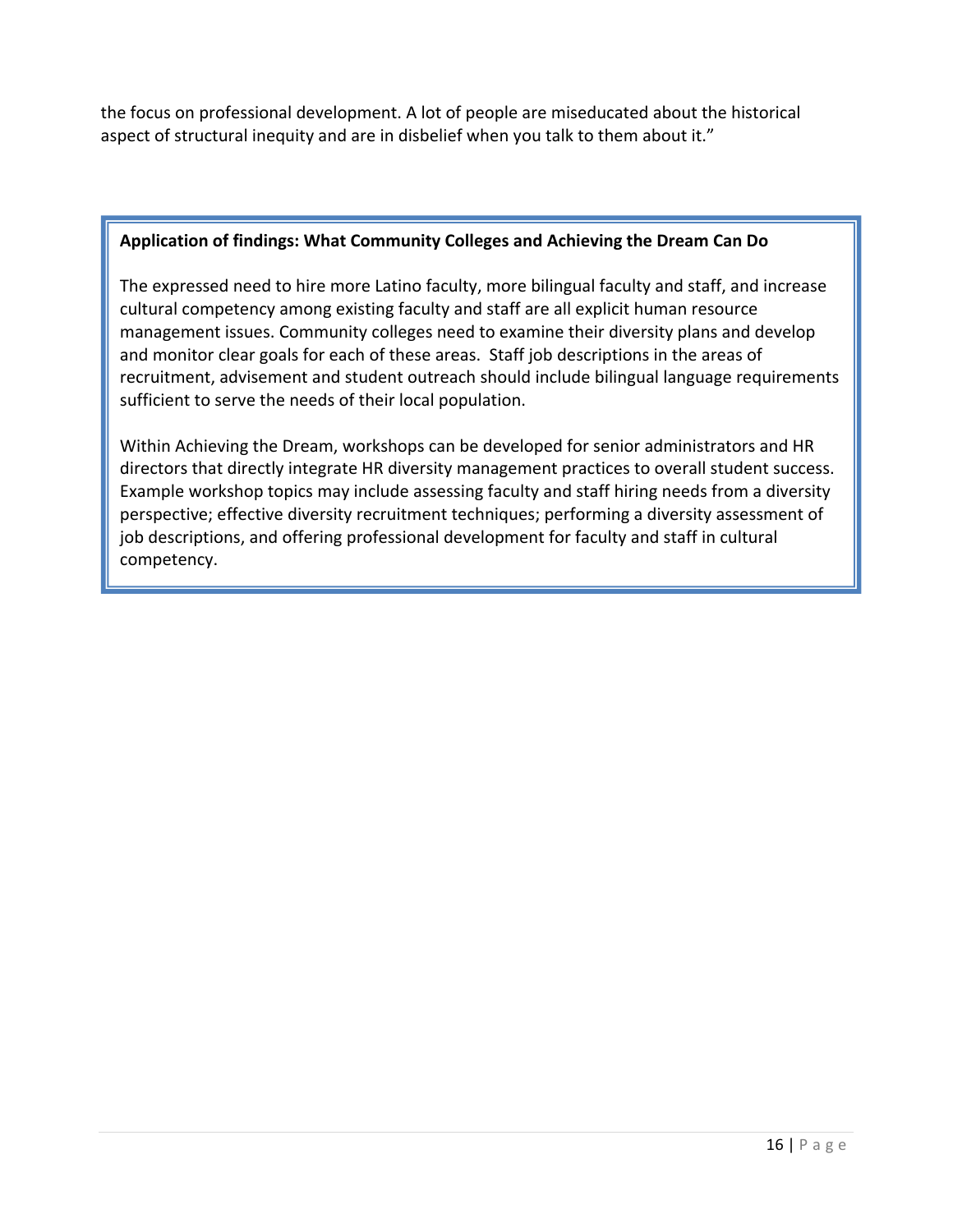#### *III. Engaging Latino families and the broader Latino community is critical in promoting Latino student success. Community colleges need to directly include these groups in their recruitment and retention efforts.*

Both colleges discussed the need to engage with their respective community and to have a presence that goes beyond the confines of their institutional walls. The community college's relationship with its service area is important to maintaining its vitality and serving its core mission. The growth in the Latino community within the service areas of both the College of the Mainland and Richland College, requires the colleges to engage and interact differently. In particular, they realize the importance of a family centered approach, as opposed to an individual student focus.

Nearly all of the students cited family relationships, expectations and values as strongly influencing their ability to succeed in college. About half of the students indicated their families supported them in going to college and viewed college as a positive step. Students with strong family support systems found their support very motivating. "They all support me and I'm an example. My siblings want to do the same now" (Latino, COM). Many students indicated their parents clearly expressed to them that they wanted to see their children have a better life. "My parents are supportive. My dad said, "If you don't go to college, then a shovel is waiting for you" (Latino, COM).

The other half of the students indicated that their families were indifferent toward college or did not view education as particularly valuable. As one female student noted, "In general, the vast majority think that you get out of high school and you form a family. The expectation for education is low" (Latina, Richland).

Many students felt current college recruitment practices are often distant, impersonal, and less than engaging. As one student explained, "There is a disconnect between a pamphlet and action. They [students] could feel that everyone is given a pamphlet, but when you hear it from a friend, it is different" (Latino, Richland).

These student comments support the need for community colleges to offer more cultural competency training of faculty and staff, so employees of the college better understand the complexity of their Latino student population.

#### *Recruitment efforts need to be relationship-centered*

Serving Latino students and meeting their cultural needs requires community colleges to be relationship-centered to design recruitment and instructional efforts that not only engage the Latino students, but their families as well.<sup>11</sup> Both College of the Mainland and Richland College discussed the decision to pursue higher education as being largely a family decision within the Latino community. It is simply not enough to have a relationship with the high schools in their

 $\overline{a}$ 

 $11$  Martinez and Fernandez (2004); Rendon (1999)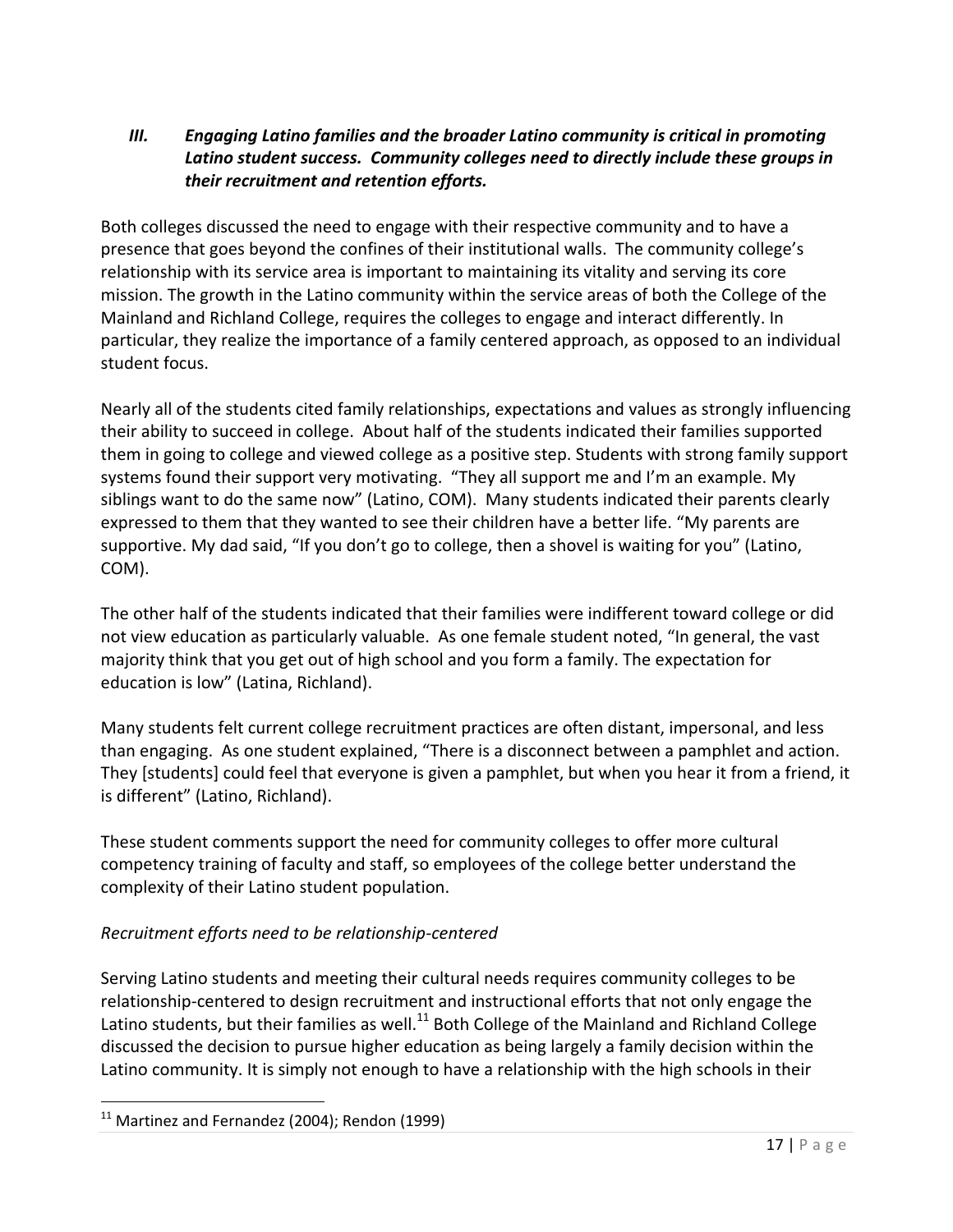service area. Also, they must engage the family to build a relationship and create trust. This means the community college has to operate differently to meet the needs of their Latino students. A College of the Mainland faculty member emphasized the familial nature of education by noting, "It is essential that we reach the parents. It's the parents and the culture." Another administrator at College of the Mainland underscored the importance of involving family: "Even when the student is fluent in English, their family members may not be. So, if we can get their family more involved, that will support the student's success. Family may be the most effective unit intervention for Hispanic students."

Some of the most important components of the college's outreach to Latino families include: countering concerns related to immigration, providing clear pathways to college access, and emphasizing the importance of education for Latino students and their families*.* As one faculty member at College of the Mainland shared,

We have a lot of undocumented people who can still come here, but they don't even know that. For five years now, we've been working with the ESL students in the high schools. Here in Texas they can pay in-state tuition and even qualify for some state funds.

Another faculty member at Richland College stated, "We have to fight the misconception that students who are not citizens cannot apply for scholarships. We try to get past that."

Faculty and administrators recognize the importance of engaging the Latino community, the importance of information dissemination, and providing a road map to college access for noncitizens. Both colleges commented on the need to provide assistance to Latino families in completing financial aid applications, especially for students whose parents are undocumented or who do not have a social security number. One advisor at College of the Mainland commented, "They are afraid to disclose any type of household information. They fear they will be reported."

Beyond legal considerations, faculty and administrators also discussed the need to demonstrate the worth of college to many Latino families. A senior administrator at College of the Mainland commented, "In this area, we have migrant workers. Trying to convince the family that education is important is difficult because of work and the immediacy of their needs."

Another faculty member at Richland College provided a concrete example of her approach to addressing family-related concerns about the overall benefit of college and associated costs.

There are too many Hispanic students who want to get an education and have to battle their parents over it. It is the poverty mindset: 'it would be nice to get an education, but that is not for us". I would run into that when I was doing presentations. Or, the 'it would be nice to get an education but we don't have the money.' The Hispanic community is very adverse to student loans. I would give my presentation about student loans and I would draw an analogy to car buying. . .I say think about how much you children's skills are worth right out of high school and they [the parents] say minimum wage. I ask them if they were to invest in an education for five years, how much would their child's skills be worth? I then ask them to tell me which one is better --the \$20,000 spent on a car that is now worth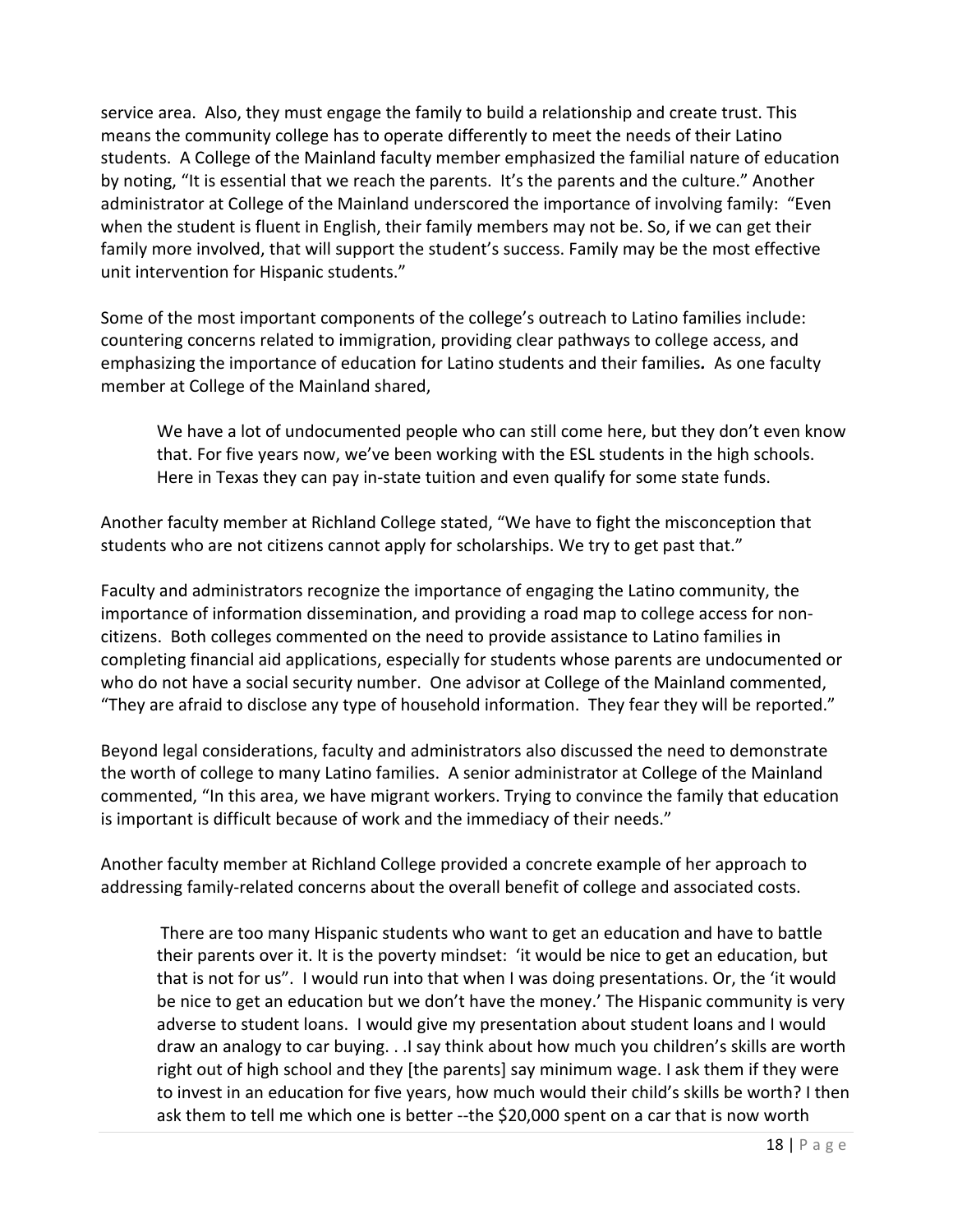\$5,000 or the \$20,000 in student loans that has increased the student's skills. Which is the better investment?

#### *Colleges develop creative Latino family outreach approaches through local school districts and adult GED and ESL programs*

Some creative ways College of the Mainland and Richland College are reaching out to Latino families is through community-based outreach and reaching Latino parents through their GED and ESL classes.As The President of Richland College explained:

We do a lot of work with the high schools in our area. That is probably the largest feeder. Then we go into the community churches and the various segments in the community. We try as much as possible to have people on our campus. Once they get here, they have the chance to see the campus and the resources here.

Both colleges discussed working with their local school district to host special presentations, holding workshops in Spanish for both students and their parents, and providing opportunities for campus visits. A faculty member at College of the Mainland shared, "I am the contact person for the Hispanic students. I work with them in the high school. I give my business cards to the parents –not just the students. . ."

The colleges host efforts specifically targeted toward Latino students and programs that traditionally reach Latino students. For example, the College of the Mainland reaches out to first generation college students, many of whom are Latino, through their Upward Bound Program. The President of College of the Mainland shared:

We have a long standing Upward Bound program. We have a significant number of Hispanic students participate. [In] last year's graduating class, five out of 12 of the students were Hispanic. We have a program called "Dolo" which is similar to a bridge program. We invite Hispanic students to come to campus to participate in a program that is put on by COM alumni that are Hispanic, who are in the world of work or at a 4 year college. The program is for Hispanic students who are still in high school to encourage them to finish and complete an application for higher education and work. It is a one day program and we invite all Hispanic students in the service area.

Another faculty member at College of the Mainland shared that their Dolo program is designed to provide students information about the campus and going to college. "We help students by giving them a tour of campus, information about financial aid, advisement, and just going to college period. We provide workshops on cultural diversity and setting goals. It's like a college day for Hispanic students."

Additionally, both College of the Mainland and Richland College encourage their GED students and English as a Second Language (ESL) students to consider academic programs at the colleges for themselves and their children. As an administrator at College of the Mainland shared,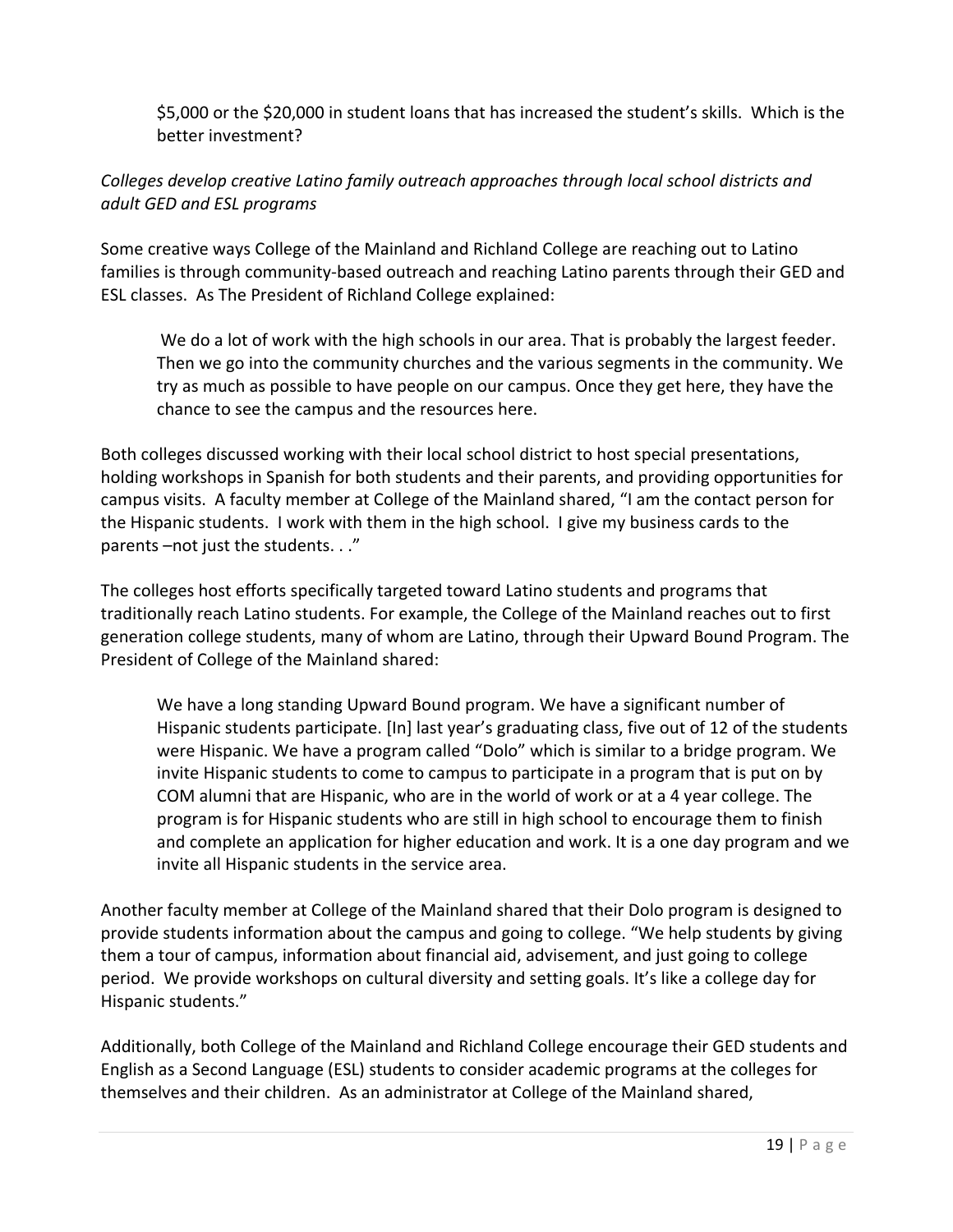We encourage our ESL/GED students to come to COM. [A staff member] does an absolutely awesome job. He goes to the classes or we schedule a tour when they get a COM ID, so they feel like they are part of the college. . . He gives them personal information and serves as a contact.

As Latino parents become more directly involved with their local community college, they are more willing to bring their children to the college because of the relationship and bond already established through the Adult Education programs.

#### *Recognizing and celebrating cultural holidays promotes positive relationships with the Latino community*

Another creative approach includes celebrating cultural holidays and hosting festivals to promote community-college interaction. Faculty and administrators discussed the activities their colleges host to embrace and interact with the community. For example, the colleges host international festivals, celebrations for Hispanic Heritage month, and other cultural holidays like Cinco de Mayo. The College of the Mainland has the distinction of hosting the first college celebration of Cinco de Mayo in the United States. As the event's founding faculty member explained,

Yes, the Cinco de Mayo Festival originated here at this college. We started it in 1974... I established it for two reasons --to make the presence of the college felt in the community and vice versa. We went to churches where Hispanics congregate. We talked to the pastors and priests. We went to two Baptist Hispanic congregations. We were able to promote enrollment---we want you to come.

The same faculty member also shared:

We are going to have a Columbus Day program—that will bring in all [Hispanic] student populations. We're all impacted by Columbus. And, that will bring in the Hispanic world the Day of the Race. It is not called Columbus Day, but the Day of the Race. We will have Columbus Day/Day of the Race, during college hour.

By engaging the community in fun cultural events, the colleges build relationships and demonstrate that they are providing a welcoming and supportive environment that values Latino culture.

#### *Challenges to Colleges' Latino Outreach*

Although faculty and administrators recognize the importance of outreach within the Latino community and familial engagement, they have also experienced its difficulty.They have cited limitations in their efforts, noting Latino outreach efforts are largely initiated by individual faculty members, rather than at the institutional level.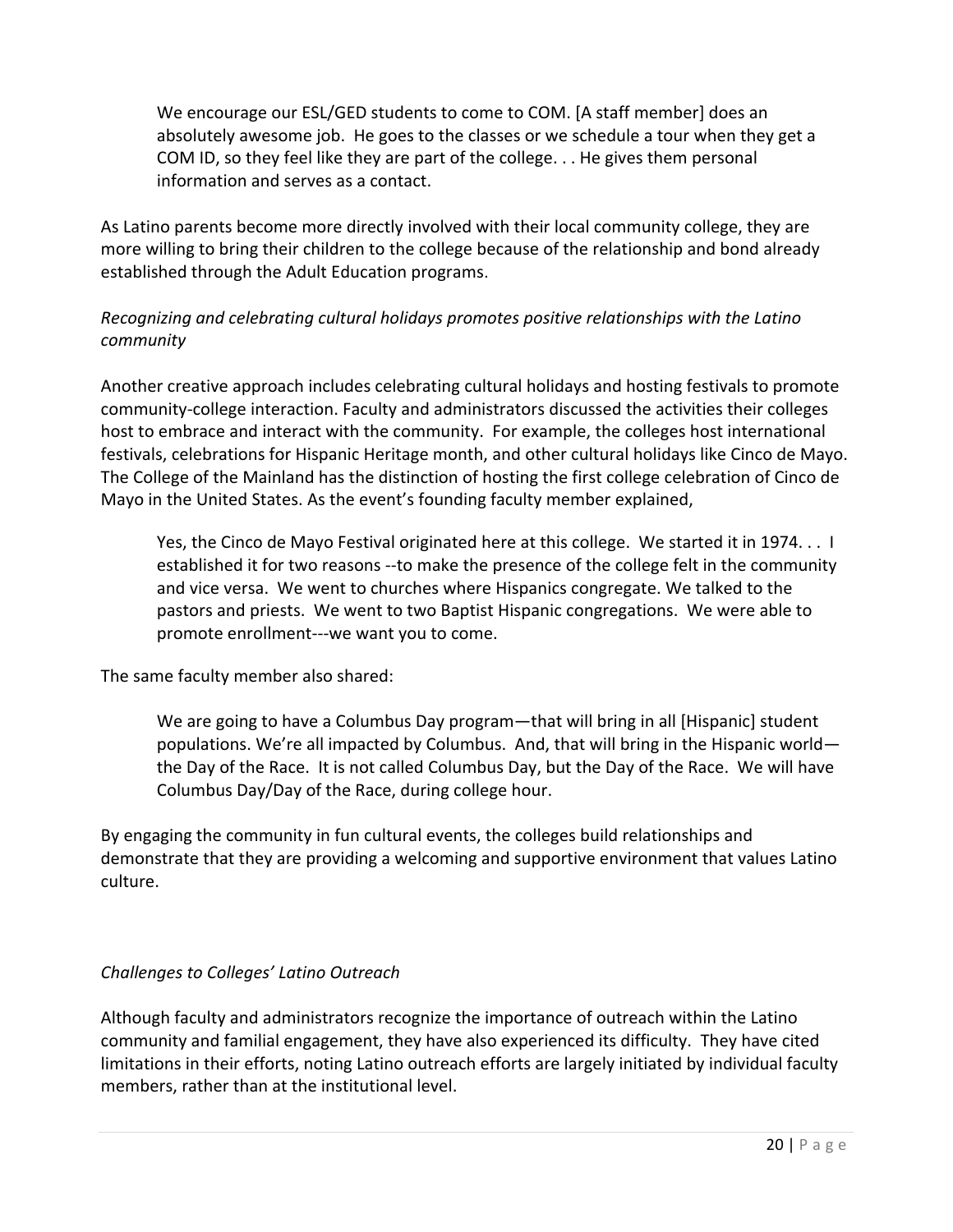Both College of the Mainland and Richland College administrators and faculty discussed the lack of budgetary resources to make more resources available in Spanish. They noted that it is not sufficient for information to be provided in Spanish, but information also needs to be accompanied by staff resources to share the information at a level that can be understood. As one faculty member explained,

We need to get someone out in the Hispanic community than can speak Spanish--someone who understands the college terminology and can break it down for uneducated families. We want to reach them at their level and not intimidate them.

Another important challenge at the College of the Mainland is the racial tension between the African-American and Latino community. As one faculty member shared, "They [Latino community] do not think they [College of the Mainland] are for the Hispanics. The people I have spoken to see a big push to increase enrollment and to hire African Americans. They have not seen that happen for Hispanics." The College of the Mainland, under the leadership of President Elam, has made strides to repair the community relationship and move past racial tension to promote the success of all students.

A few Latino students also expressed concern that the College of the Mainland places too much emphasis on African-American students and provides limited support to Latino students. Given the changing demographics of the US and the rapid increase in the Latino population, some students indicated colleges do not seem to be focusing on this changing trend. Rather, colleges continue to focus on African-American students. A student explained, "They [the college] seem to focus more on African American students but they do very little as far as seeing the needs of Hispanic students" (Latina, COM). This underscores an important challenge for colleges to respond effectively and operate systems that are inclusive or all minority students, rather than one particular group.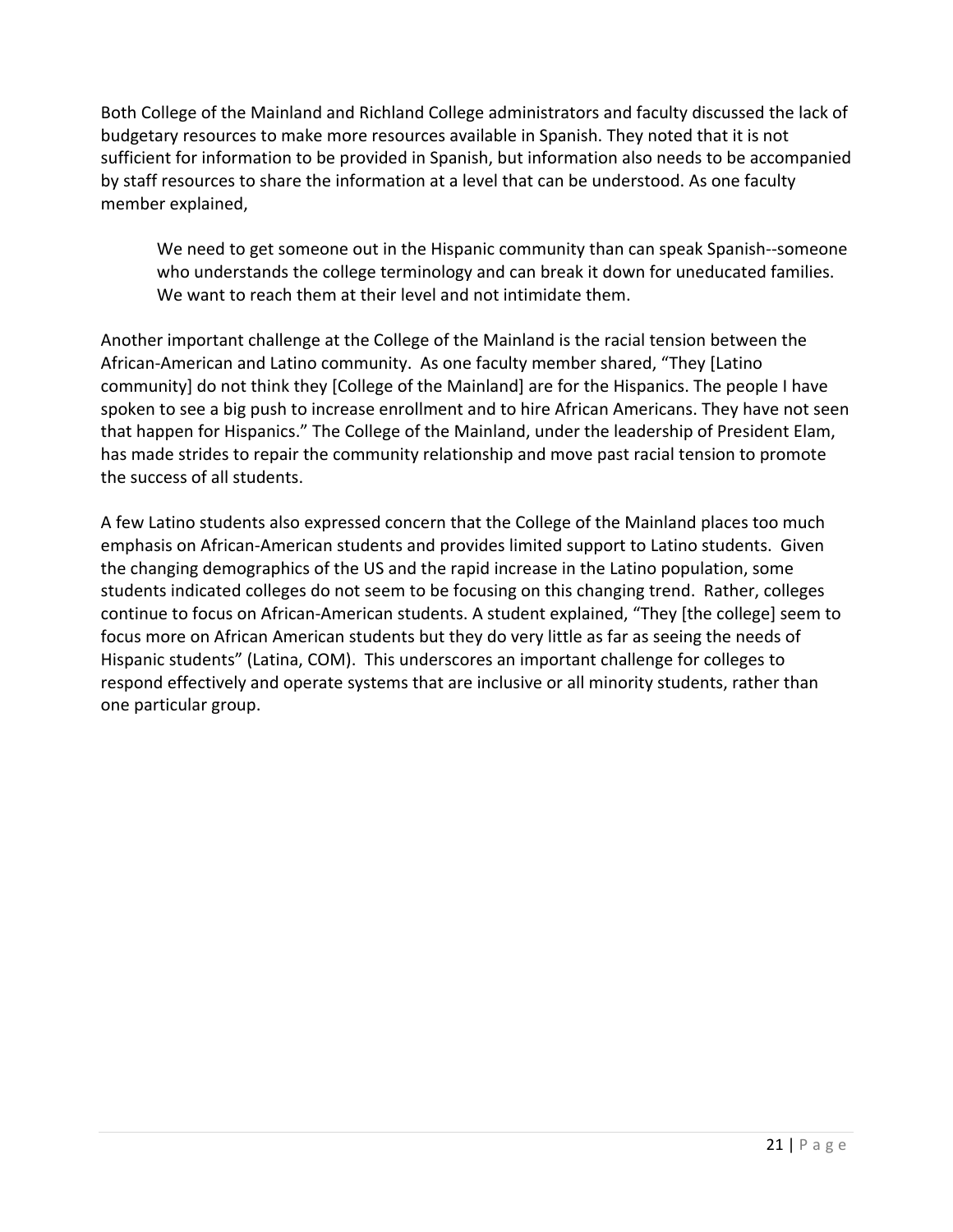#### **Application of findings: What Community Colleges and Achieving the Dream Can Do**

These findings suggest community colleges need to specifically consider the importance of a family-centered approach to Latino student recruitment. An important starting point is to assess the college's current level of involvement with the Latino community. Developing a solid relationship with the Latino community is an important factor in ultimately promoting student success in community college. This enables community colleges to promote the importance of education in multiple venues—for example, through middle school experiences and reaching parents through ESL and GED classes. In Texas, educators are increasingly focusing on offering a K-16 coordinated educational structure, which offers a pipeline of education success achieving the state's mission and vision to increase the educational outcomes of Latino students and other underrepresented groups.

Building strong relationships with the Latino community will also increase the cultural knowledge and understanding of community college administrators, faculty, and staff. This will facilitate a deeper understanding of the complexities of the Latino cultures, rather than approaching Latino students as a monolithic group. Structuring college institutional support systems in clear relationship to cultural processes can prove to be a strong force in Latino student success in terms of student recruitment, retention, graduation, and transfer to a 4 year institution.

Both faculty and administrators at College of the Mainland and Richland College cited budgetary concerns in making more college resources available in Spanish. Community colleges may consider recruiting student interns from 4-year colleges and universities majoring in Spanish, mass communications, education and/or marketing to assist in developing more bilingual resources for the community college.

As community colleges enhance their focus on Latino student success, it is also important for faculty and administrators to consider the demographic composition of their entire student enrollment to avoid unintentionally pitting one minority student group against another in the allocation of community college programs and resources.

Within Achieving the Dream, sessions at national and regional conferences can provide an important venue to share best practices from community colleges in implementing a familycentered approach to Latino student recruitment, while remaining in compliance with the Family Educational Rights and Privacy Act (FERPA) and other legal statutes. Colleges can also share approaches to strengthening their ties to their local Latino community through outreach, collaborations, and cultural events.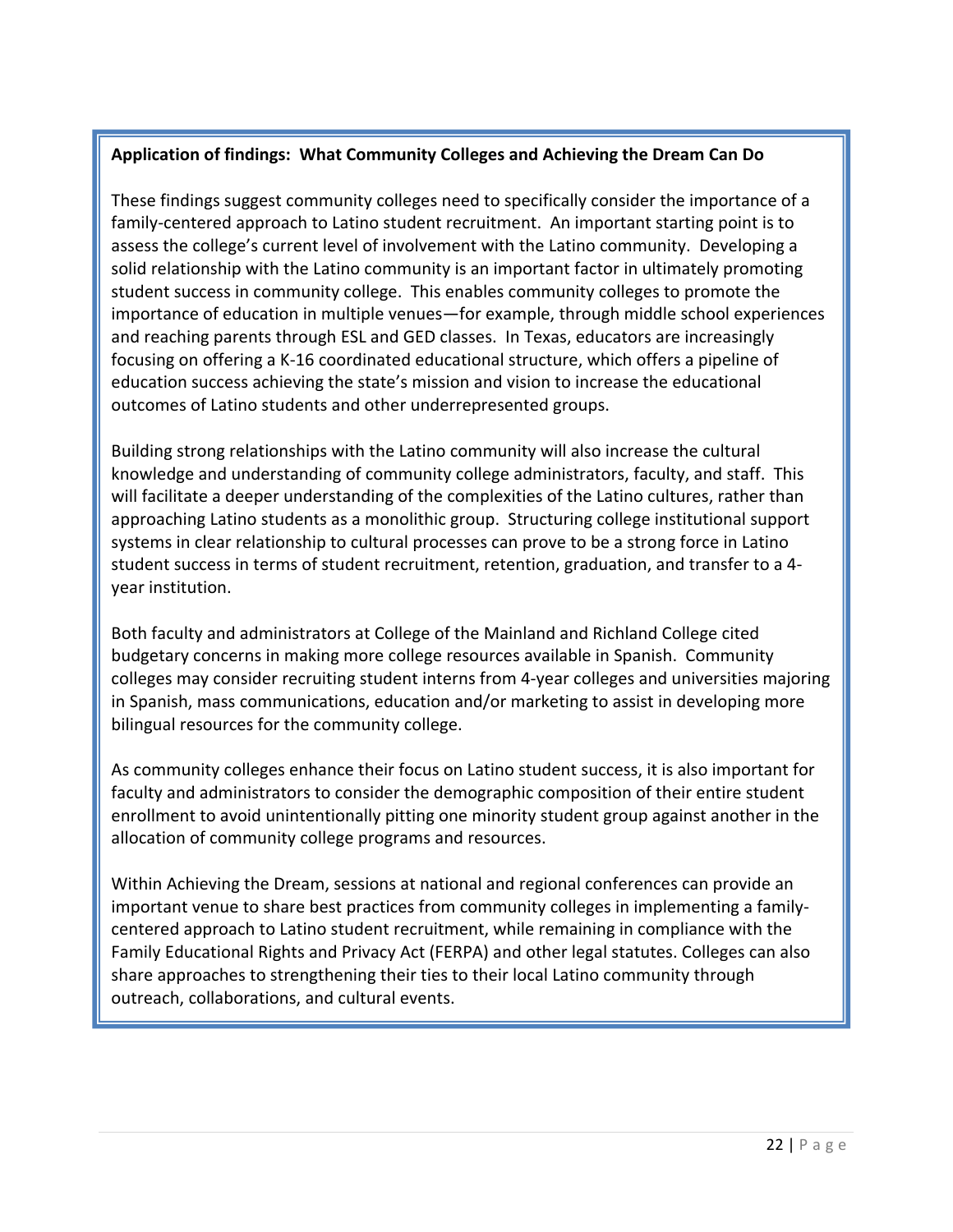# **Conclusion**

Although faculty and administrators at Richland College and College of the Mainland readily concede much work remains in their efforts to promote student success among Latino students, their experiences to date offer useful insights for Achieving the Dream and other colleges to consider. Achieving the Dream urges colleges to make a commitment to eliminating achievement gaps, while improving outcomes for all students. To achieve high rates of success for all students, especially Latino students who traditionally have faced the most significant barriers to achievement, the findings of this research suggest institutions should have a student-centered vision, a culture of evidence and accountability and a commitment to equity and excellence. Achieving the Dream helps institutions examine their policies, practices, and institutional culture with the goal of reducing inequities that create barriers to success.

Each community college will need to consider the appropriate mixture of formal programs, professional development, bilingual staff, mentoring, and student-to-student support. While the specific elements will vary from college to college, approaching student success among Latino students needs to be based upon an intentional, well developed effort. As one faculty member commented, "Regardless of what you are trying to do, know your audience so that you do not walk in and hit people over the head and expect them to have some kind of epiphany. We need to do it in a way that is meaningful to them and will not immediately cause them to shut down." Although faculty and administrators at Richland College and College of the Mainland readily concede much work remains in their efforts to promote student success among Latino students, their experiences to date offer useful insights for other colleges to consider:

- Student engagement and Latino faculty role models are important The pervasive opinion held by administrators, staff, and students was the importance of students being supported and engaged during their academic experience. This is particularly critical once a student first enrolls in classes and during the early semesters of his or her academic career. The Latino students in our focus groups, as well as faculty and staff, cited the lack of college knowledge many students face. Designing interventions to disseminate this information and promote a comfortable environment for students to ask questions is important.
- *Senior leadership must move the issue forward—*While promoting student success among Latino students necessitates a well planned effort, senior administrators are critical in conveying a clear message regarding priority and importance. As one senior administrator noted, "It's critical that there be leadership with a vision for who the clientele is and how we can serve them. "
- *Both senior leadership and faculty Involvement are key to creating a unified institutional response to promoting the success of a growing Latino student population.*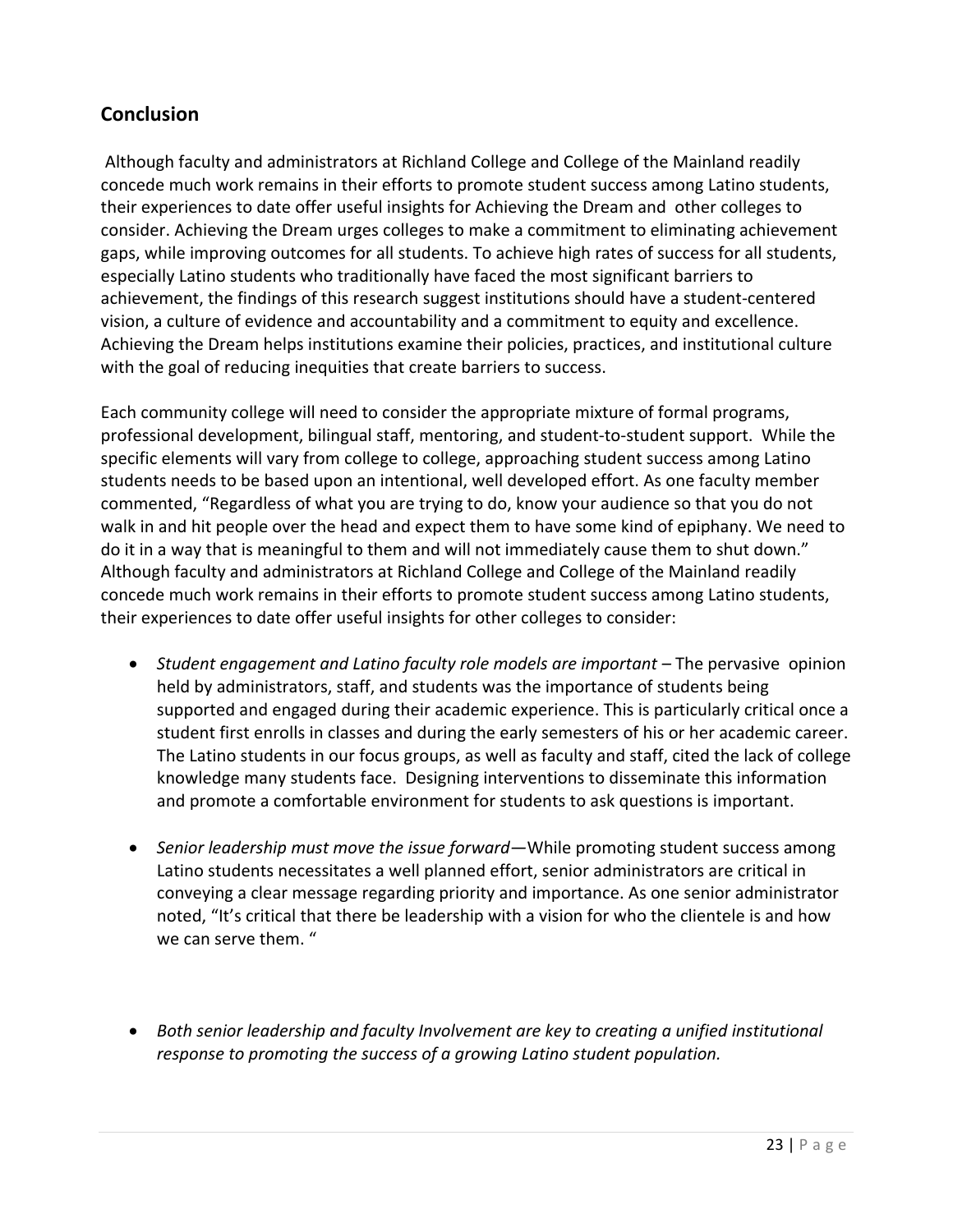Despite the complexities involved in better serving Latino students, faculty and administrators at both community colleges emphasize the importance of getting started and moving forward. Administrators at both colleges counseled against allowing resistant faculty to stymie progress. As one administrator noted, "You cannot focus your time on the non-compliers. . .You work with the group that is an early adopter and it really becomes about peer pressure." Over time, working with administrators and faculty who are supportive can be a catalyst to promote buy-in from more resistant faculty. As the interim president of Richland College emphatically explained, "Responsible risk taking is one of our core values. What isn't acceptable is to sit back and do nothing."

- *Involving the family is an important component of Latino student success* -- A clear theme across nearly all of the administrators and faculty we interviewed was recognizing the important role of family in Latino student success. As a College of the Mainland faculty member stated, "The focus needs to be on families. Kids may speak English, but parents are making the decision and these are the ones that have to be convinced." The Interim President of Richland College agreed: "Often it is first working with the family structure and encouraging families to send their children for advanced education."
- *Build strong relationships with the Latino community* -- Developing a solid relationship with the Latino community is an important factor in ultimately promoting student success in community college. This enables community colleges to promote the importance of education in multiple venues—for example, through middle school experiences and reaching parents through ESL and GED classes. In Texas, educators are increasingly focusing on offering a K-16 coordinated educational structure, which offers a pipeline of education success achieving the state's mission and vision to increase the educational outcomes of Latino students and other underrepresented groups.

Building strong relationships with the Latino community will also increase the cultural knowledge and understanding of community college administrators, faculty, and staff. This will facilitate a deeper understanding of the complexities of the Latino cultures, rather than approaching Latino students as a monolithic group. Structuring college institutional support systems in clear relationship to cultural processes can prove to be a strong force in Latino student success in terms of student recruitment, retention, graduation, and transfer to a 4-year institution.

#### *Support Achieving the Dream can offer Community Colleges*

Achieving the Dream needs to continue to provide guidance and tools for colleges working to overcome the challenges they face in promoting student success for students of color. Specifically, the *Equity Resource Center* could be expanded to include tools and resources that speak directly to the structural inequities faced by Latino students and how institutions can work to overcome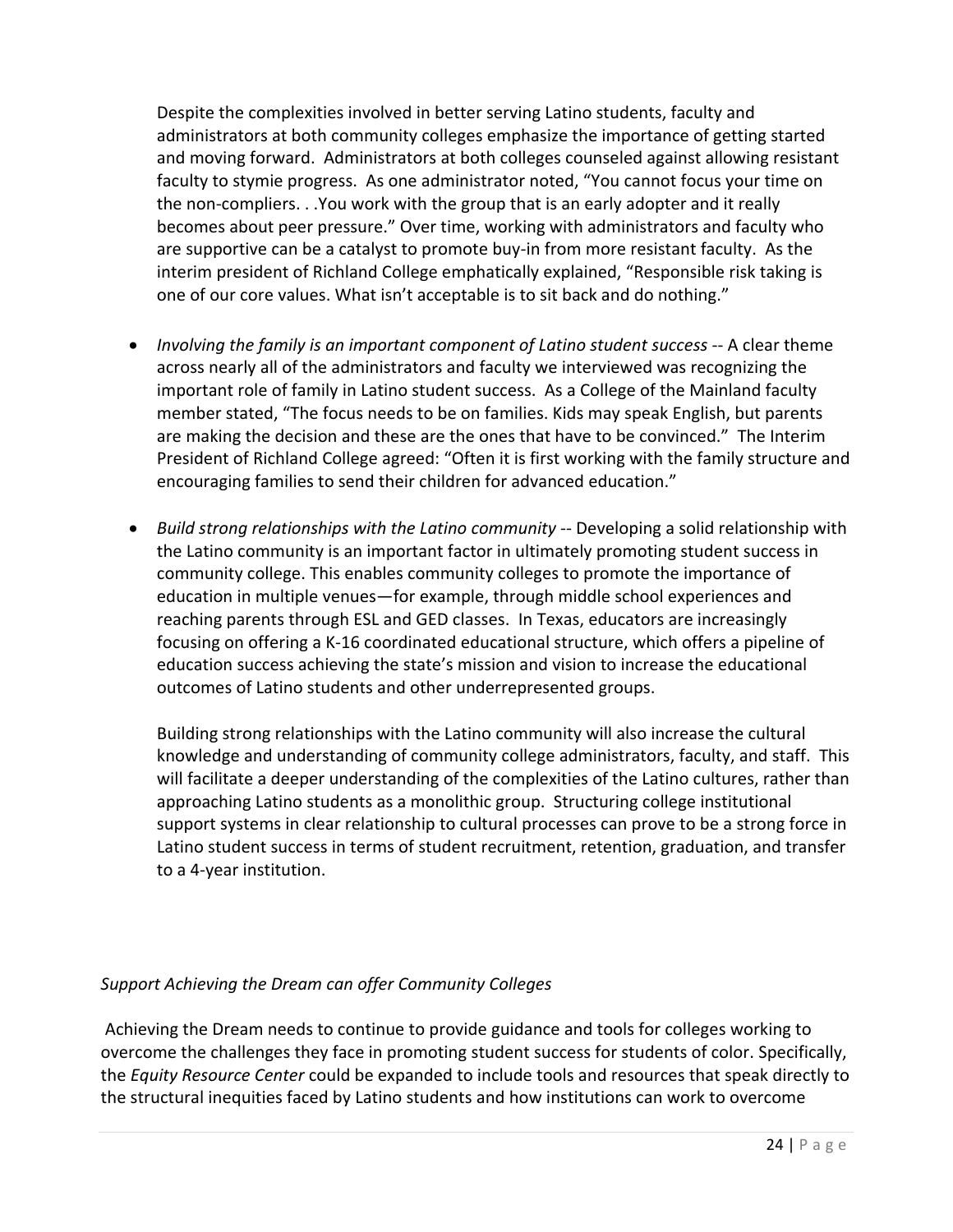them. In addition to providing tools and resources, Achieving the Dream could offer a broader array of sessions and resources that address the nationally growing student population of Latino students during its annual meetings. These conference venues not only provide colleges with new ideas and approaches, but also provide support for the work they are already doing and encourages them to continue these important student success efforts.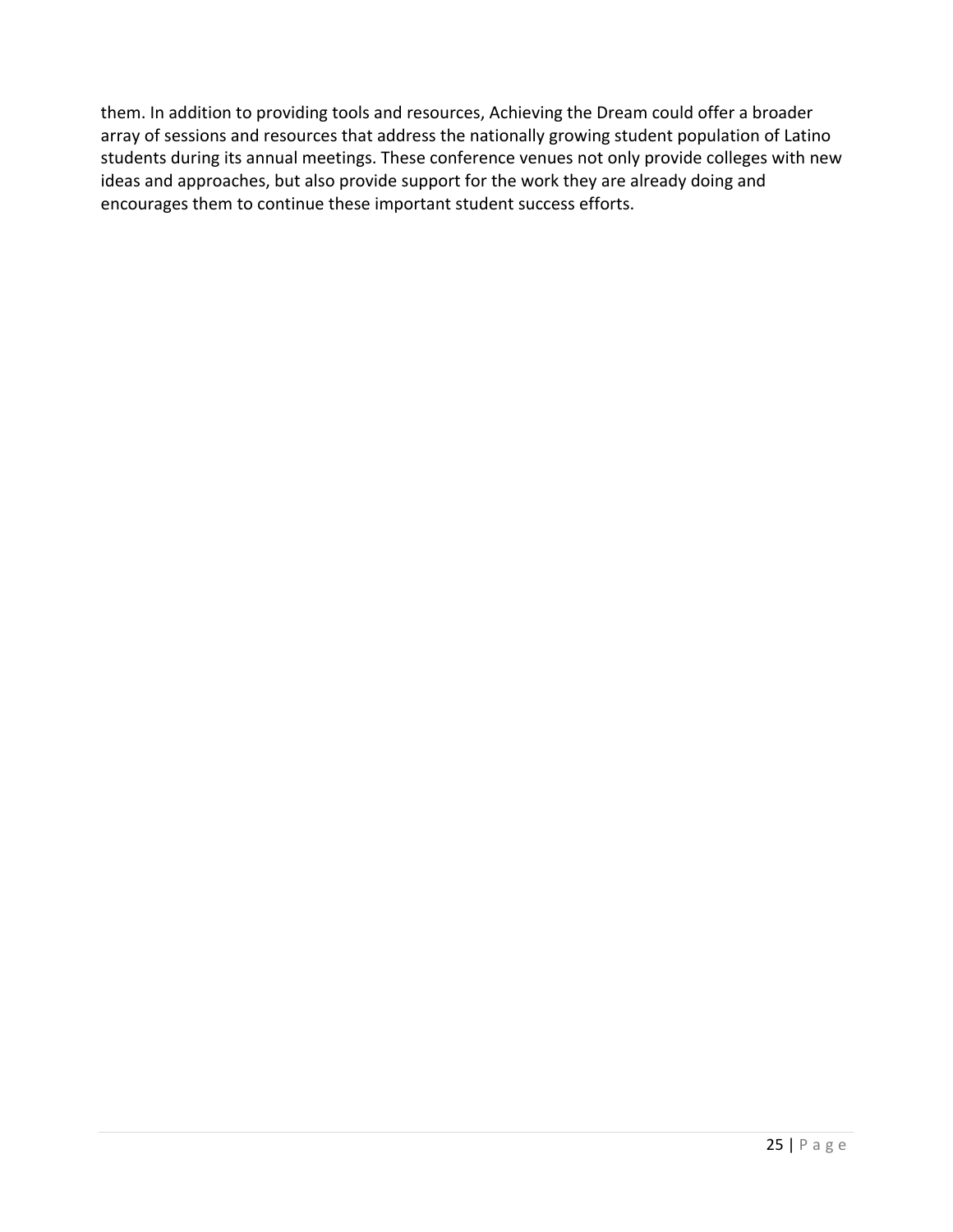#### **References**

Achieving the Dream. 2011. *Overview About Achieving the Dream Inc.* Website: **<http://www.achievingthedream.org/>**

Achieving the Dream. 2009. *Field Guide for Improving Student Success.* Chapel Hill: MDC, Inc.

- Adelman, Clifford. 2005. *Moving into Town—And Moving On: The community College in the Lives of Traditional-Age Students.* Washington, DC: U.S. Department of Education.
- Baldridge Award Website. 2011. "Baldridge Performance Excellence Program." Website: **<http://www.nist.gov/baldrige/>**
- College of the Mainland. 2011. "College of the Mainland." Website: [www.com.edu](http://www.com.edu/)
- Martinez, Maggadelan and Fern*á*ndez*, E*dith*.* 2004. *"Latina/os at Community Colleges." New Directions for Student Services: 105, 51-62*
- McClenney, Byron. 2008. *Top eight reinforced reasons for progress in Achieving the Dream. Community Colleges Leaders Program (CCLP).* University of Texas Austin.
- Rendón, Laura. 1999. "Toward a New Vision of Multicultural Community College for the Next Century." In R.A. Rhoads (ed.), *Community Colleges as Cultural Texts.* Albany: State University of New York Press.
- Richland College of the Dallas County Community College District. 2011. "Richland College of the Dallas County Community College District" Website: **[www.rlc.dcccd.edu/](http://www.rlc.dcccd.edu/)**
- Santiago, Deborah. 2010. *Ensuring America's Future: Benchmarking Latino College Completion to Meet National Goals: 2010-2020.* Washington, DC: Excelencia in Education.
- Santiago, Deborah and Andreade, Sally. 2010. "*Emerging Hispanic-Serving Institutions (HSIs): Serving Latino Students.* Washington, DC: Excelencia in Education.
- The Texas Higher Education Coordinating Board. 2005. *Closing the Gaps: Texas Higher Education Plan.* Austin: THEBC.
- United States Census Bureau. October 2008. *Current Population Survey: School Enrollment.* Washington, DC Government Printing Office. (**<http://www.census.gov/apsd/techdoc/cps/cpsoct08.pdf>**)
- U.S. Department of Education, National Center for Education Statistics, Institute of Education Sciences 2009. *IPEDS College Data* 2009-2010. Washington, D.C.: U.S. Department of Education.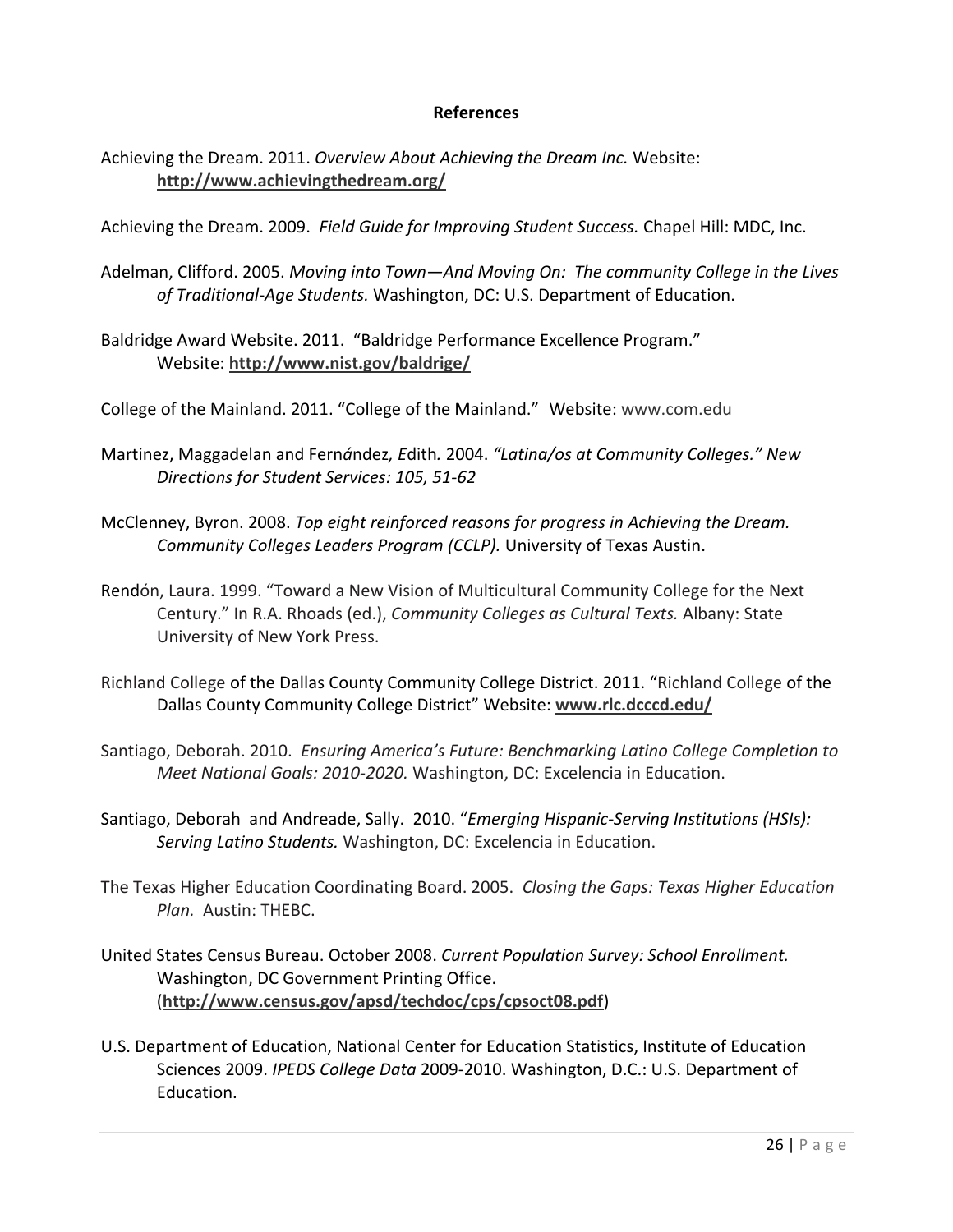

# **Appendix A: Achieving the Dream's Equity Resource Center<sup>12</sup>**

The *Equity Resource Center* contains tools and resources to help colleges reduce achievement gaps on their campuses and promote success for all their students. Resources on the Equity Resource Center are grouped into five categories: Recognize, Assess, Act, Evaluate, and Sustain.

**[RECOGNIZE](http://www.achievingthedream.org/aboutatd/EQUITYRESOURCECENTER/recognize.tp)** helps colleges deepen their understanding of the Achieving the Dream perspective on the equity and structural inequity. Resources in this section discuss the differences between equity and equality, and describe the impacts of the achievement gap on students, families, and the American economy. This section is recommended for colleges that are just beginning their work with equity and those that seek to deepen their understanding of this work.

**[ASSESS](http://www.achievingthedream.org/aboutatd/EQUITYRESOURCECENTER/assess.tp)** helps colleges understand the inequities at work in their own institutions. Resources in this section help colleges assess their practices, policies, and competencies in the area of equity, and promote dialogue about how these areas can be improved. This section is recommended for colleges that are trying to understand which interventions will make the greatest changes in equity on their campuses.

[ACT](http://www.achievingthedream.org/aboutatd/EQUITYRESOURCECENTER/act.tp) offers resources to colleges to help them begin to plan substantive equity interventions on their campuses. This section contains tools for colleges that range from a comprehensive plan from California's community colleges to improve access, diversity and equity, to a searchable database of interventions that have promoted minority male success, to a discussion guide for state and community college leaders, and many more. This section is recommended for colleges beginning to plan their equity-focused interventions.

**[EVALUATE](http://www.achievingthedream.org/aboutatd/EQUITYRESOURCECENTER/evaluate.tp)** contains tools that help colleges measure the impact of their equity interventions on closing the achievement gap and increasing student success. Some resources on the site focus on evaluation that takes power and privilege into account, while another offers an "Inclusive Excellence Scorecard" to help colleges rate their progress. This section is recommended for colleges that have already put an equity intervention into place and are seeking to understand its usefulness in reducing achievement gaps.

 $\overline{a}$ 

<sup>&</sup>lt;sup>12</sup> Source: http://www.achievingthedream.org/campusstrategies/equityresourcecenter/default.tp